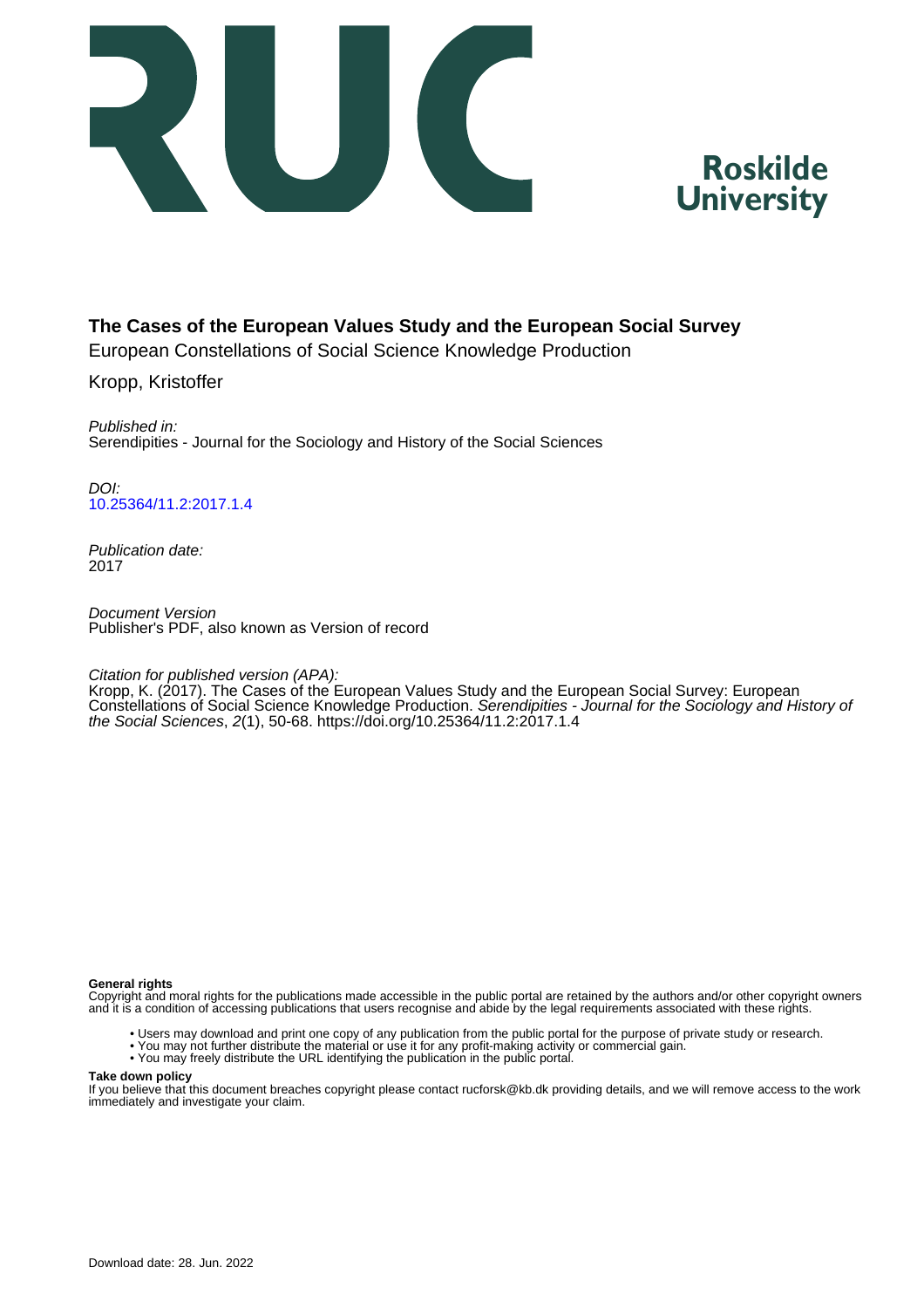

## **ARTICLE**

# The cases of the European Values Study and the European Social Survey— European constellations of social science knowledge production

Kristoffer Kropp kkropp@ruc.dk

## Abstract

This article is a comparative analysis of the European Values Study (EVS) and the European Social Survey (ESS) using five analytical dimensions: agents, ideas, methods, institutions and context. From the outset, both surveys were closely connected to national and European social science institutions, had ties to the EU, and used survey techniques to address urgent contemporary political and social problems. Despite their similarities, the surveys represent two rather different constellations of social science knowledge production. The EVS emerged from a coalition of Catholic-oriented agents from a diverse set of social institutions driven by political and ethical concerns about social change in the 1960s and 1970s. The EVS used its links to various social institutions to set up and run the survey, and its ethical and political concerns and connections to Catholic Church organisations continued to play a significant role in its constellation. The ESS grew out of a scientific and technical aspiration among wellconnected and recognised Western European social scientists. It emphasised rigourous methods and drew on its founding agents' close relations with European institutions such as the ESF and the European Commission

# Keywords

European Social Survey, European Values Study, Social Surveys, Europe, European Social Science.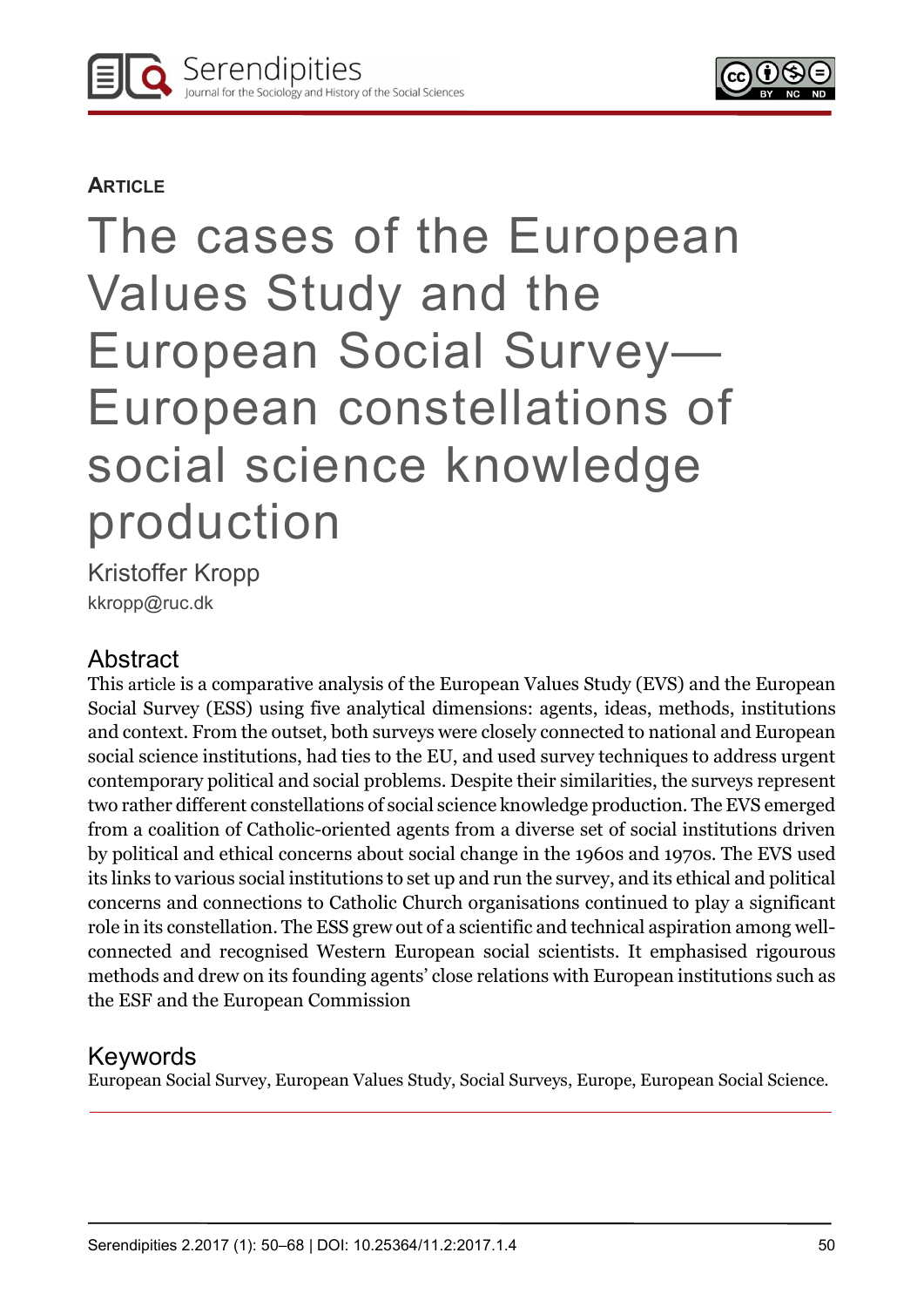

## Introduction

This article analyses the social history of two European social surveys in order to understand historical changes in social science knowledge production in Europe. Specifically, I compare the European Values Study (EVS) and the European Social Survey (ESS) using five analytical dimensions. The article shows how the people, ideas and the social context of the surveys—both narrowly understood in terms of networks and 'local' institutions, and in terms of wider social changes—interact with and co-shape the organisation and content of social science knowledge production. Since the two social surveys were initiated almost twenty years apart, the comparison allows me to not only account for differences between them, but also to point out important aspects of how the constellation of European social science surveys has changed.

Social science and social surveys have, since their invention, been closely entangled with political claims, aspirations and struggles over institutions and classifications (Bulmer, Bales, and Kish Sklar 1991; Converse 1987; Igo 2009; Porter 2003). Social statistics have played a major role in the development of modern states' capacities to control and govern societies, and various statistical tools have contributed to constituting modern bureaucracies as powerhouses for regulating modern societies. Using social statistics, social scientists and public bureaucracies have been able to measure, compare and identify social problems and characteristics, and target political measures at specific groups, areas and institutions (Bourdieu 1994; Porter 1995). The power of social statistics has been their apparent objectivity and neutrality in depicting the social. However, as with any other knowledge product, we can also approach social statistics as a symbolic product that has the potential to transform the social reality it is designed to describe (Desrosières 1998). Following the insight that statistical knowledge about society is the product of a constellation of political and scientific forces, I analyse how constellations of social science knowledge production at a European level have shaped our knowledge about European societies. The case study presented here thus provides new knowledge about the constellation of social statistical knowledge production at the European level adding insights to our knowledge about national systems.

More specifically, my analysis of these two cases addresses two central questions in this special issue. First, the article describes the construction of the social science surveys and the different, changing conditions for knowledge production. Second, the two cases can be understood as examples of the emergence of a European field of social science research. Thus my analysis reveals not only historical changes in the constellation of social survey knowledge production but, through the comparative analysis, I also show how two different types of social survey knowledge generation became institutionalised as significant modes of producing knowledge about Europe.

The article is structured in four sections. First, I present the theoretical framework and the two cases. In the second and third sections I analyse the two cases and the fourth section is a concluding discussion.

## Constellations of Social Surveys

This article compares the development of two European social surveys in order to understand their different trajectories and constellations. I use the concept of 'constellation' to denote how ways of thinking, specific techniques and tools, institutions and people entangle in a specific pattern of social science knowledge production (Fourcade 2009). In order to account for the constellation of the two surveys, the article follows a five-pronged methodological approach comprising agents, ideas, methods, institutions and context (Fleck 2015a, 2015b). Using these five perspectives, the article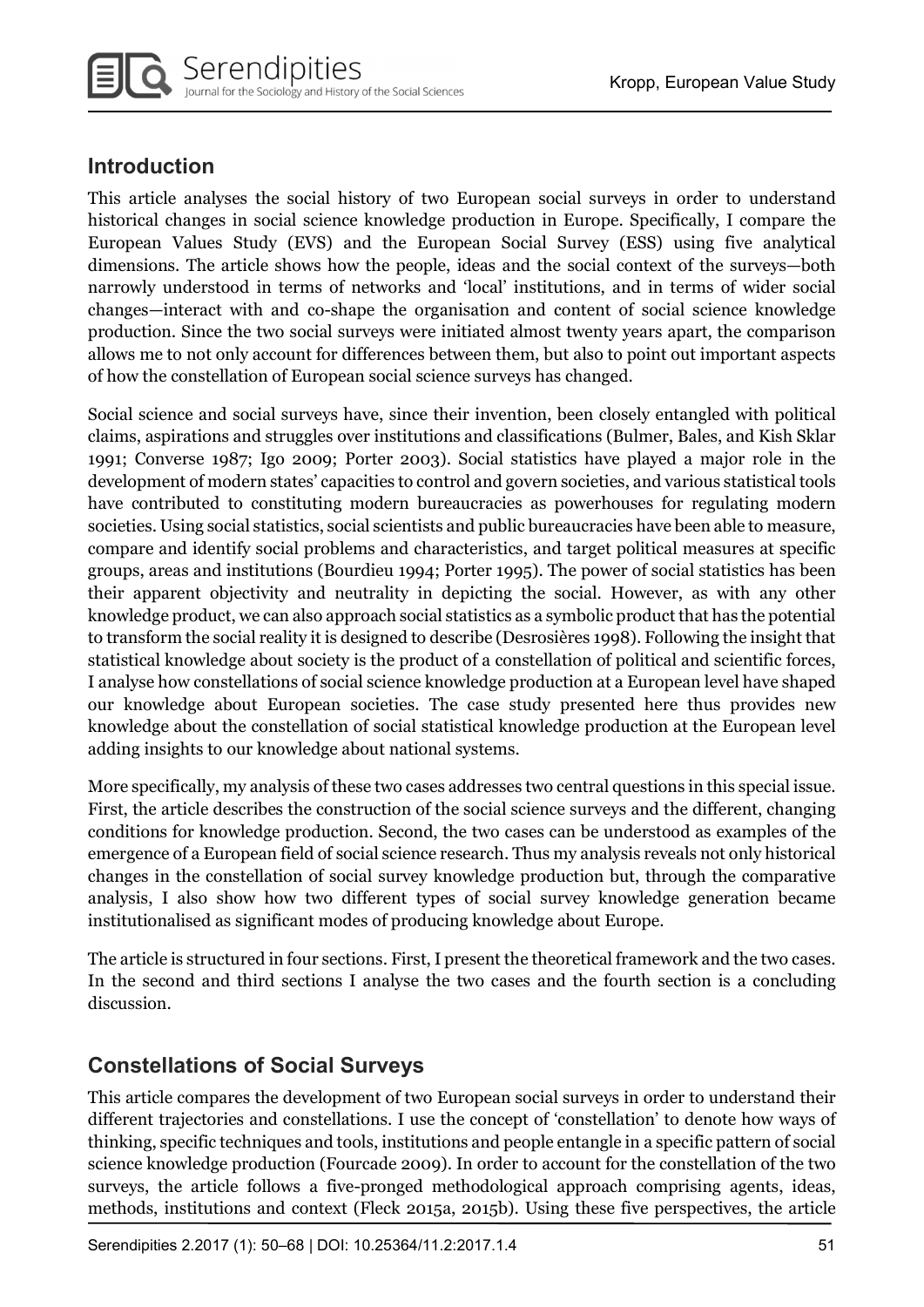addresses different levels of analysis as well as various activities in social science knowledge production. As such they offer a robust analytical framework for structuring the comparison.

First, the article looks at the agents involved. Much history of the social sciences has focussed on individual thinkers, their trajectory and social and intellectual development. I also draw on a prosopographical approach, that aims to describe the agents involved as a social group characterised by age, numbers, educational background, professional trajectory, positions and access to various social resources (Broady 2002; Fleck 2011). Second, the article analyses the central ideas guiding the two projects. It studies the idealistic heritage of the projects, as well as their political and scientific ambitions (Kauppi 2010). Connected to the analysis of ideas, the article proceeds to analyse the methods applied. Much history of the social sciences addresses big ideas and consecrated theories and theoreticians. However, the mundane techniques and methods with which we create knowledge about the social world are crucial in order to understand the trajectories, success and failures of social science endeavours (Desrosières 1998; Platt 1996). The fourth analytical dimension is institutions. To conduct large scale transnational social surveys, research institutions—such as university departments, public and private institutions—play a major role in financing academic projects, providing organisational frames for them, and legitimising them politically (Bourdieu 1988, 1998). Finally, the article analyses the context of the two surveys. Here, I investigate relations between political agents and institutions, especially how broader political and social concerns and conflicts were translated into social science questions and projects, both in setting up the projects and during their completion. The concept of 'context' is undoubtedly the hardest to define since it aims to capture large-scale and long-term changes in the social conditions under which the projects take place. Especially in an analysis like this, covering more than a generation of scholarly work, the context changes during the process. In the analysis, I address each of the five perspectives one by one and, in the conclusion, I discuss how they are interrelated.

The paper analyses two European social science questionnaire surveys: the European Values Study (EVS) and the European Social Survey (ESS). These surveys are two of the most widely used social surveys in Europe and are quite distinct from the Eurobarometer<sup>1</sup> inasmuch as they are academically driven. Thus, the two cases provide an opportunity to understand the formation and structure of European social science projects. Within the field of survey research, both surveys have come to be recognised as providing high quality data, and for their contribution to the field of survey methodology (Bréchon 2012; Heath, Fisher, and Smith 2005; Jowel et al. 2007). The EVS was initiated in the late 1970s and its first waves were launched in 1981, with successive waves in 1990, 1999 and 2008. The next is currently being prepared for 2017. In 1981, the EVS covered the Western European countries. Since then, the EVS has expanded, and by 2008, it covered 47 countries in Europe, including most of the former Soviet states. Thematically, the surveys focus on values, with questions ranging from religious and moral issues to the environment, politics and society, family, and over time has included an increasing number of socio-demographic questions. The first wave of the ESS was conducted in 2002, and it has been conducted biannually ever since. It covers most of the EU member states, but has also been conducted in Iceland, Russia and Ukraine. The survey consists of a permanent module and a rotating module. The survey focuses on social policy issues, political and moral attitudes in the core module, while the rotating module concentrates on shifting central themes that are often related to the social problems of the European welfare states (e.g. ageing, migration, family and justice). In 2012, the ESS was established as a European Research

<sup>1</sup> The Eurobarometer is a biannual social survey conducted by the European Commission since 1974. The purpose of the Eurobarometer is the provide knowledge about public opinion one political issues for the European Commission.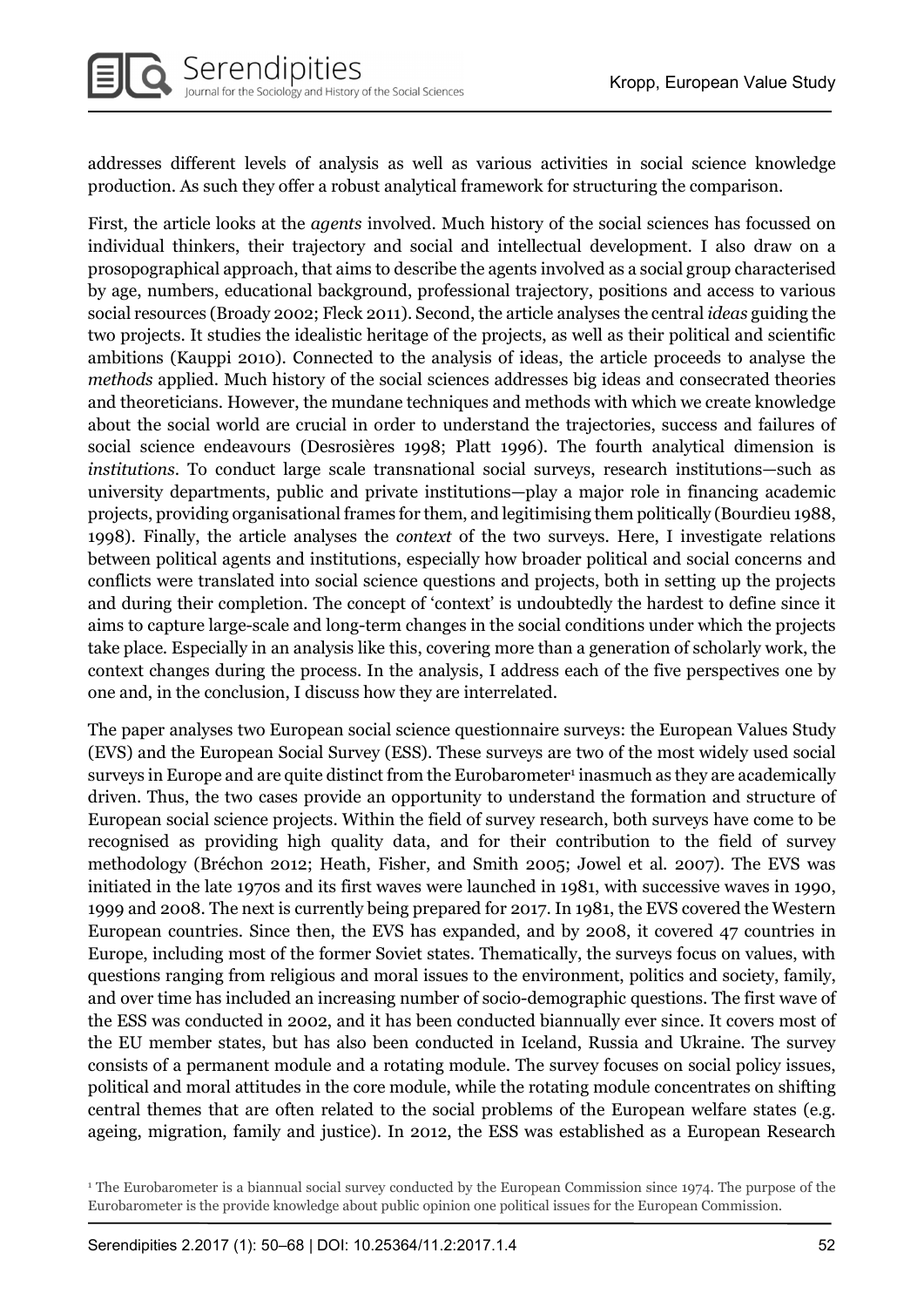Infrastructure Consortium. The two surveys were launched twenty years apart and that difference will, of course, influence the analysis. I regard this difference in time span as an opportunity to understand both the contemporary differences and historical changes in the production of survey knowledge in Europe.

Table 1: Overview of the cases

|                         | <b>European Values Study</b>          | <b>European Social Survey</b>            |
|-------------------------|---------------------------------------|------------------------------------------|
| <b>Creation</b>         | 1981                                  | 2002                                     |
| <b>Number of waves</b>  | Five (1981, 1990, 1999, 2009, 2017    | Eight (biannual since 2002)              |
|                         | (in preparation))                     |                                          |
| <b>Countries covers</b> | 13 in the first wave increasing to 47 | Between 20 and 31, mainly Western Europe |
|                         | in 2008                               |                                          |
| <b>Central topics</b>   | Human and moral values                | Social and political attitudes           |

The analysis draws on interviews with central agents in the two surveys, as well as on documents ranging from descriptions in grant applications through the survey websites, to technical reports and academic publications. The interviewees were strategically selected in order to represent different periods, positions and tasks in the two surveys. The interviews were conducted both face-to-face and via phone, and were subsequently transcribed.

## European Values Study

At first glance, a striking feature of the EVS is how much it has changed over time. A simple explanation for this is that the project covers an entire academic career span. Hence, the agents who launched the EVS in the mid-1970s are now gone, and the researchers who joined the ESV as young scholars in the late 1970s and early 1980s are now well-established professors who are about to retire and hand over the survey to younger researchers. All in all, the long-time span of the survey admits many opportunities for changes in all aspects.

### **AGENTS**

The agents involved in the first phase of the EVS came from different backgrounds and institutions and brought together not only academic assets and expertise, but also resources from politics, business and various Catholic Church organisations. In the late 1970s, the Catholic theologian and priest Jan Kerkhofs, and the sociologist and rector of the Catholic University in Tilburg Ruud de Moor, initiated a study group about values and social change in Europe. They gathered wellconnected agents around them, mainly drawn from the Benelux countries, the UK, Germany and France. The group consisted of people like the founder of the Eurobarometer, and former secretary of Jean Monnet, Jacques-René Rabier, David Heald, a devout Catholic and the UK head of Gallup (who carried out the Eurobarometer), Elisabeth Noelle-Neumann, former president of WAPOR, visiting professor at the University of Chicago and closely connected to German Christian Democratic parties, and professor Jean Stoetzel, the first president of WAPOR and one of the agents who imported Gallup to Europe after World War II. Thus, the agents involved in the EVS had not only an 'academic' interest in the subject of values and social change, but also strong political concerns and connections. Three aspects linked the founding agents of the EVS. First, they shared a connection to the Catholic faith and institutions. Second, they were associated with survey methods and international survey organisations, and third, they shared a centrist or Christian-conservative political outlook (Interview with British researcher in the two first rounds). In other words, the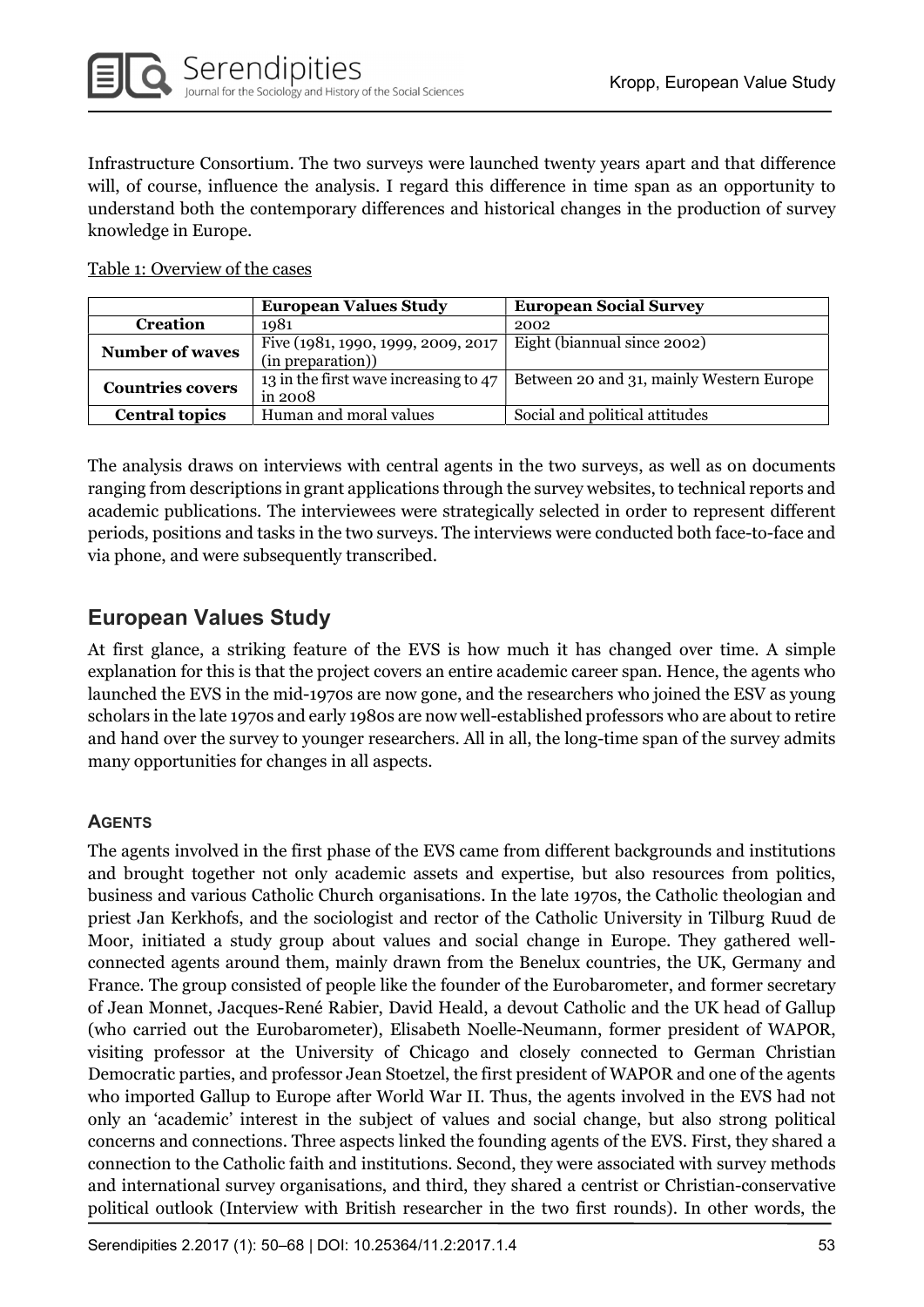project was established on a conservative foundation, both scientifically (drawing on the consecrated methods, theories and paradigms) and politically.

Over time the constellation of agents involved in the survey has changed, and today most are researchers from universities or research institutions like GESIS, the German data archive for the social sciences. When the second wave of the survey was launched in 1990, many of the original members had already been replaced by academics. This was the result of an active strategy pursued by the academics in the survey's governing bodies, with the intention of strengthening the survey's academic reputation and anchoring it in academic institutions (Interview with member of the executive committee). Of the current national programme directors, the majority are university professors or are connected in some other way to academic institutions. However, this immediate impression—stemming from the directors' official positions—obscures huge differences, especially between Western and Eastern European countries, most notably the former Soviet Republics, which reflect major differences in the national organisation of higher education. In the 1990s, the EVS recruited programme directors and survey organisations throughout Eastern Europe through its connections to church organisations, different private research organisations, ministries and national research institutions. Thus, many of the researchers involved in the EVS were not only academically interested in values and social change, but also used the EVS as a vehicle to position themselves and their institutions within their country (Interview with Eastern European program director). In the Western European countries, connections—especially to Catholic Church organisations—were maintained through financial support for the EVS and the association with Catholic universities. All in all, despite the apparent changes, the agents still constituted a heterogeneous group with connections to various social fields and institutions, with reasons for participating other than 'purely' academic ones.

#### IDEAS

The ideas guiding the EVS were, of course, closely connected to the people involved and their trajectories. Thus, the core concern of The European Values Systems Study Group in the late 1970s was social changes triggered by social movements, migration and secularisation, and the changes in family patterns that had characterised Western societies in the 1960s and 1970s (Arts and Halman 2014). More politically oriented concerns included the effects of European integration in the light of very different national 'value systems'. Not only were these themes interesting and relevant from a social science perspective, they were simultaneously the concern of church organisations and conservative political organisations, which monitored the social changes in the 1960s and 1970s with both fear and anxiety (Kerkhofs 1991). Thus, running through the survey was an ethical concern, informed to a very large degree by a Catholic Christian outlook. As one of the researchers involved explained:

…there was also a quite Catholic orientation to this. Gordon Heald, head of Gallup, was interested in Christian issues and Kerkhofs was a Catholic priest. … It was not a political agenda, but rather a concern driven by an ethical standpoint. In general we were criticised a lot by other academics. They were dismissive of the European Values Survey for not being fairly grounded in strong sociological premises. Which was true, since the project consisted of different elements struggling to make sense. (Interview with member of the British team in the first two rounds)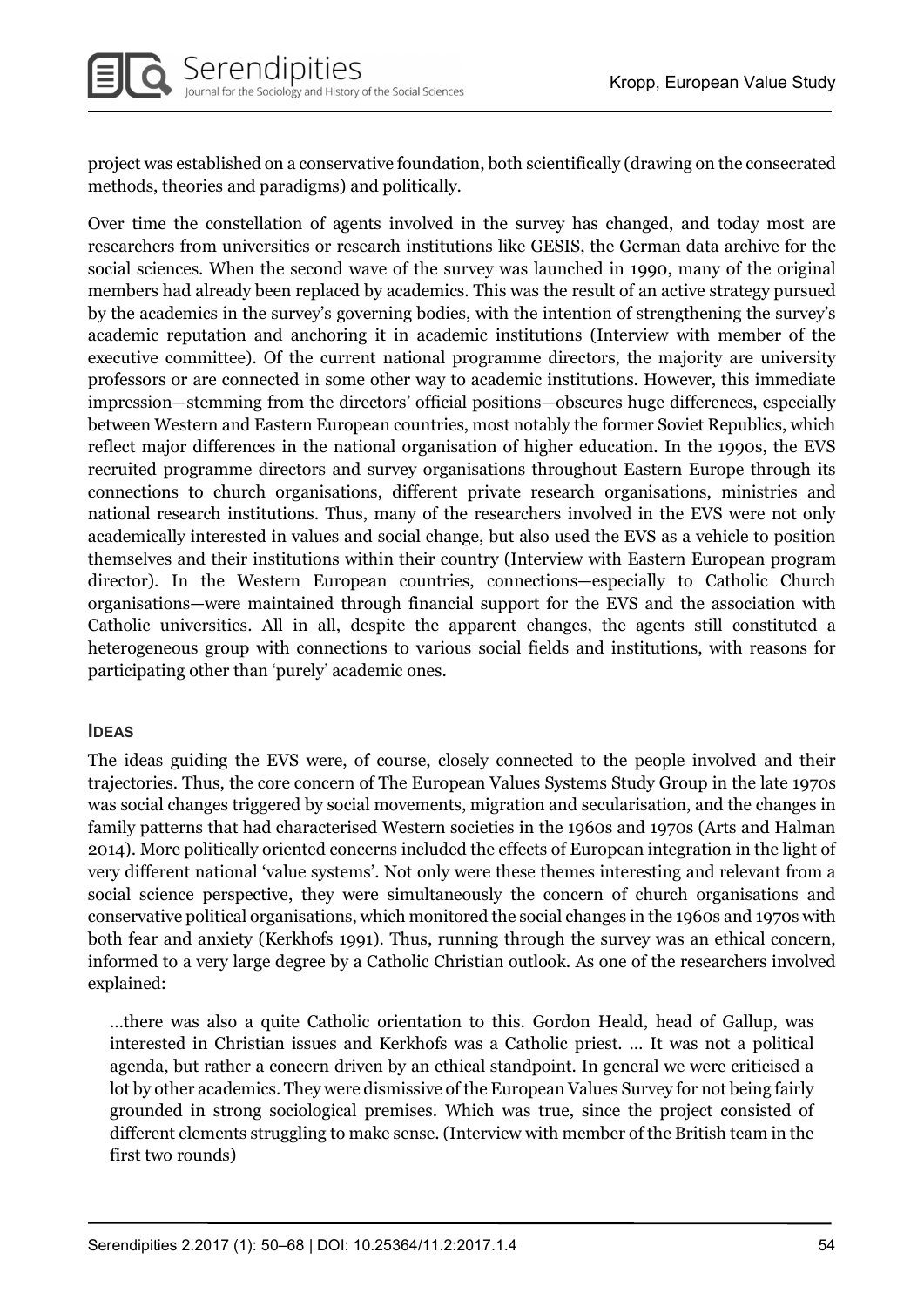These ideas were transformed into items in the first questionnaire, which contained 355 items divided into seven different areas. The seven areas were: perception of life, with 95 items (27 %); work 38 (11 %); family 49 (14 %); politics and society 43 (12 %); religion and morals 90 (25 %); and sociodemographics 34 (10 %). Among the questions was the now famous Rosenberg question about general trust (Question 208) and Inglehart's post-materialism scale. Questions on religion and morals were prioritised along with questions on perceptions of life, reflecting the importance of religion in the group's perception and its concerns about the erosion of moral, and especially religious, values in Europe. But there were also new questions based on the group's concerns, such as a question about the Ten Commandments (Question 208). In other words, societal concerns—of political, social and religious kinds—played an important role in defining the EVS and in shaping the basic questionnaire.

Over the years, other issues and ideas have become part of the survey and its justification, but the concerns underlying the initial surveys still inform the questions asked and the framing of the results. Thus, initial anxiety about changes in moral values and their consequences for Europe and European identity still inform key publications (Arts, Hagenaars, and Halman 2003; Arts and Halman 2014). Over time various events—such as the end of the Cold War, the introduction of the Euro and the financial crisis of the 2000s—have marked the different waves of the surveys and have led to publication addressing events such as values changes in Russia and Eastern Europe and secularisation processes (Ester 1997; Halman and Riis 2003; Halman and Voicu 2010). Perhaps the most important change, however, was the survey's move away from being 'issues-driven' towards becoming a 'research infrastructure' providing high-quality data about Europeans' values. From the third wave in 1999 onwards, the production of data became more important, and data quality and practices related to that concern came to challenge the original constellation of the EVS, as will be seen in the following section.

#### **METHODS**

As we have already seen, the central agents responsible for setting up the survey were all, in one way or another, institutionally committed to the questionnaire survey format as the primary mode of producing knowledge about social issues. The method was taken for granted, with issues about quality and documentation only becoming salient in the later period of the survey. In its first years, ethical and political concerns were the driving force in developing the project. This can be seen in two ways. First, many of the items in the first questionnaire were existing items that the team collected from various sources and incorporated into the EVS questionnaire. In itself, this was ordinary practice in survey research, but in the case of the EVS, it meant that there was little homogeneity in measures, scales and formulation throughout the questionnaire. Second, the practical application of the survey was left to Gallup, which drew on organisation and experience gained from running the Eurobarometer (Harding 1986).

Since the late 1980s, methods and documentation have become more important. In the 1980s, while preparing the second round, Ruud de Moor recruited researchers from the Methodological Department at Tilburg University to the survey. One of the researchers explained how survey methodologists regarded the EVS in the 1980s:

… The main group of people working with [the EVS] were the ones in the marketing area. This resulted in many isolated questions on different topics; and they never thought about scaling and reliable measurement. They seemed to think that you could ask people about how religious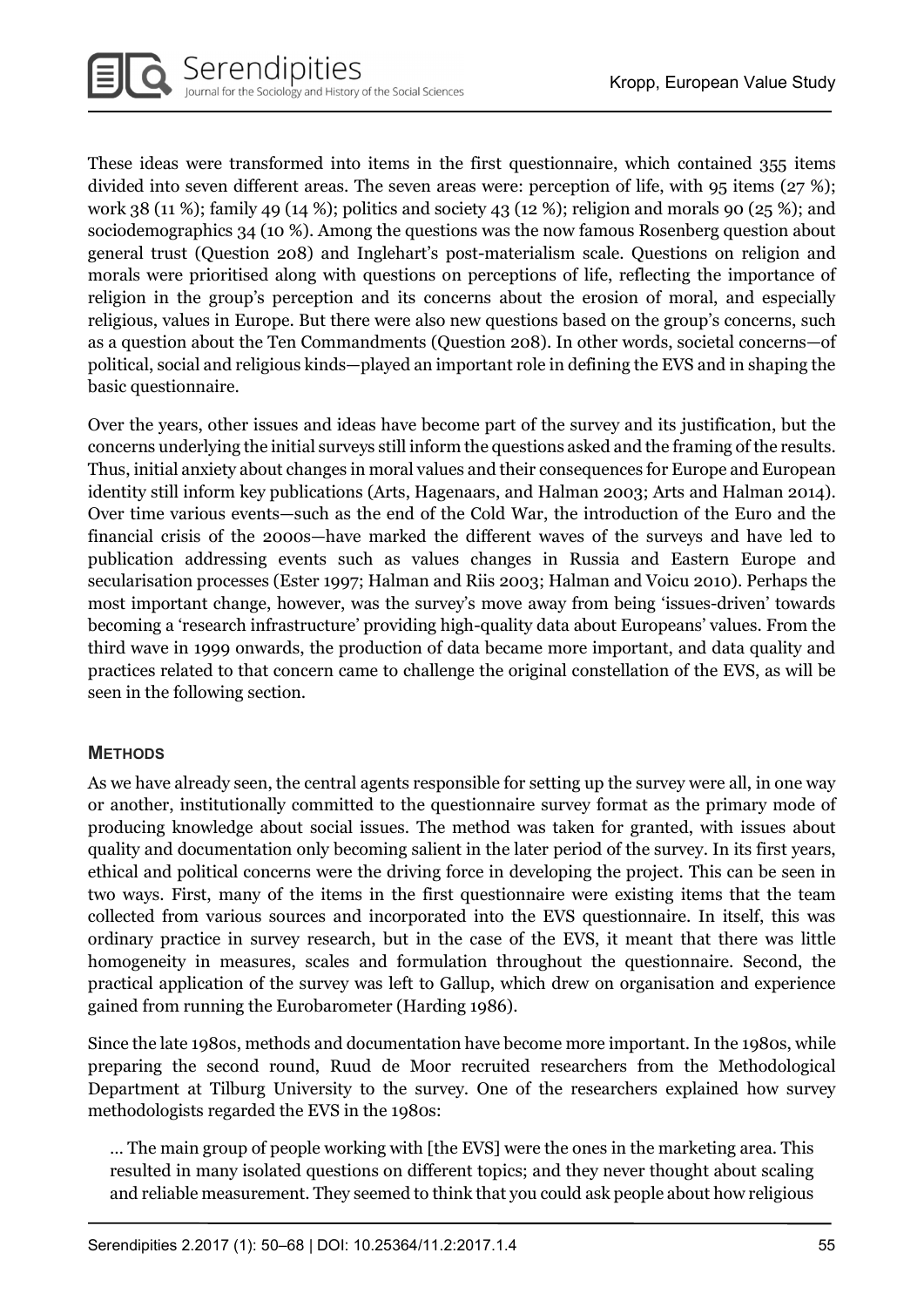they are the same way you would ask them about the butter in their fridge… (Interview with Dutch methodologist)

Thus, improving the quality of the technical part of the surveys has been a major concern. This quality improvement process targeted three areas: the questionnaire; the sampling; and documentation.

In the preparation of the second round (1990), the questionnaire as a whole, as well as single items, were already being reconsidered and a number of questions were replaced or reformulated. Over time, the trend has been to introduce more socio-demographic questions and to ensure consistency in scales and measures. This was not an easy task, however. First, because of comparability, it is always a delicate issue to replace or rephrase questions in repertory surveys. But in the case of the EVS, the organisation of the survey further amplified this problem. As a central researcher recalled:

One could propose an item, and then get overruled several times because of not very convincing arguments, like threats that people would leave the project, if certain items [they were using in their research] were left out… A major problem in EVS is that there are people who are interested in politics, or in religion or a third domain, and all of them fight for their own items.… They do not care about the measurements or the questionnaire as a whole. (Interview with member of the Executive Committee)

Thus, the questionnaire was negotiated in the Council of Programme Directors, a diverse group of researchers with very different academic backgrounds, quality criteria and research interests. Simple technical criteria were often decisive.

The second methodological issue for the EVS was sampling and fieldwork. In the first round (1981), the EVS relied on Gallup's methods, network and expertise. Practices varied hugely, with some countries using random sampling, others quota sampling, and there is very little documentation about dropout rates or any other aspects of the fieldwork (Ashford and Timms 1992; Harding 1986). These problems were not remedied in the second rounds conducted in 1989 and 1990. The members of the EVS shared a keen interest in obtaining data from the former communist countries, an interest that overshadowed concerns about the fact that that data had been collected in haste by Allensbach in Germany with little documentation or time to build up national survey organisations (Interview with member of Executive Committee). However, from the third wave onwards, one of the main priorities at the EVS team in Tilburg was to ensure homogeneity in sampling procedures and fieldwork. During the third and fourth waves, random sampling was introduced, despite resistance from some country programme directors due to costs and national traditions.

Third, from late 1990, the EVS began to document the survey more thoroughly. Since the late 2000s, the EVS has been facing increasing demands for documentation and quality control (Halman 2001). The EVS could not change how the first waves were collected and documented, so their strategy was to try to meet the increasing demands by relying on documentation and 'reconstruction' of the steps taken in earlier surveys. However, since this documentation of the surveys was done more than twenty years after completion of the fieldwork, it was not always easy, or even possible, to obtain information about sampling, fieldwork or other relevant parameters.

The increasing attention to measures, fieldwork, sampling and documentation also reveals how the priorities within the EVS changed over the course of the survey, with increasing attention given to more technical issues of survey knowledge production.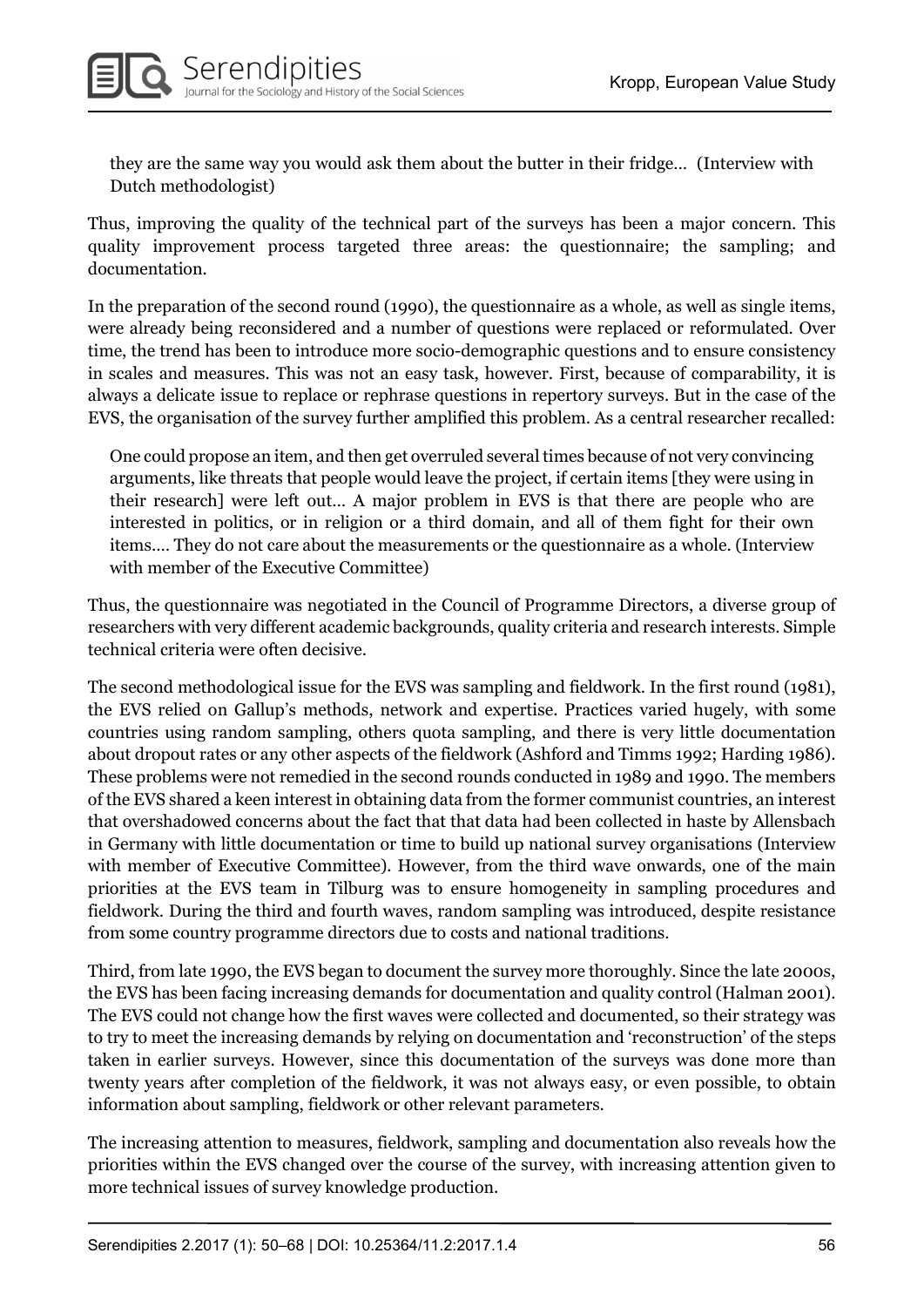#### **INSTITUTIONS**

The EVS emerged out of a coalition of—predominantly Catholic—universities, Catholic Church organisations, Christian Democratic political think tanks, private opinion polling institutes and the European bureaucracy. Thus the survey grew out of political institutions and, as I argued earlier, this influenced the initial concerns that guided the survey. During the first round, the EVS relied heavily on contacts and funding from Catholic Church organisations and Christian Democratic think tanks, as well as on access to Gallup's survey organisation in Europe. In other words, the EVS was established at the intersection of different social institutions or fields, and it was not until the late 1980s that the survey was anchored within a university department. Only in the 1990s did the survey become dominated by academics. As one researcher explained, discussing the first survey:

There was some confusion about what is this creature EVS and who should look after the first wave? Ruud de Moor raised his hand and agreed to take it on. There was not really any competition over who wanted to have the responsibility, but rather that Tilburg in the end agreed to assume the responsibilities… De Moor probably thought that it was good for Tilburg and its sociology department to be in charge of the EVS. There were a few researchers from Tilburg who were really interested in the first wave and had the quantitative capability. (Interview with member of British team in the two first rounds)

In this way, the EVS became institutionalised at a particular academic institution and within a national sociological framework with a strong tradition in quantitative methods, even though the institution in question was marginal within the national sociological field (Becker and Leeuw, 1994). Over time, the survey's connection to academia and universities has been strengthened and the institutions that form the backbone of the EVS today are all academic institutions.

As many of the founding members withdrew from the surveys, and in order to strengthen its academic reputation, the EVS attempted to formalise its organisation and build relations with recognised academic institutions. Thus, in the late 1990s, the EVS became associated with the German data archive GESIS and, during the organisational formalisation process, universities from Eastern and Southern Europe were incorporated into the different working groups and executive committees. The collaboration with GESIS (and its predecessor ZUMA) had a long history. The formal collaboration started in 2002, when GESIS took over as the archive for the EVS datasets. From then on, GESIS took on the job of archiving and documenting the data, not only for the 2008 wave, but also reconstructing the documentation for the first three waves (Interview with member of the German EVS team).

On an organisational level, the EVS had evolved from initially being a loose organisation located at the intersection between academic, political and civic society institutions, to being a more formalised organisation anchored primarily in academic institutions. However, the ties to the institutions crucial in establishing the EVS were not severed. Thus, collaboration with, and funding from, church organisations continued to be important well into the 2008 wave.

#### **CONTEXT**

Seen from the perspective of social scientists, one of the most attractive aspects of the EVS data is the long time span it covers. With the first wave conducted in 1981, and a new one coming up in 2017, the EVS data provides knowledge about attitudes and values ranging from the introduction of democracy in Spain and Portugal, through the fall of the Berlin Wall, to the introduction of the Euro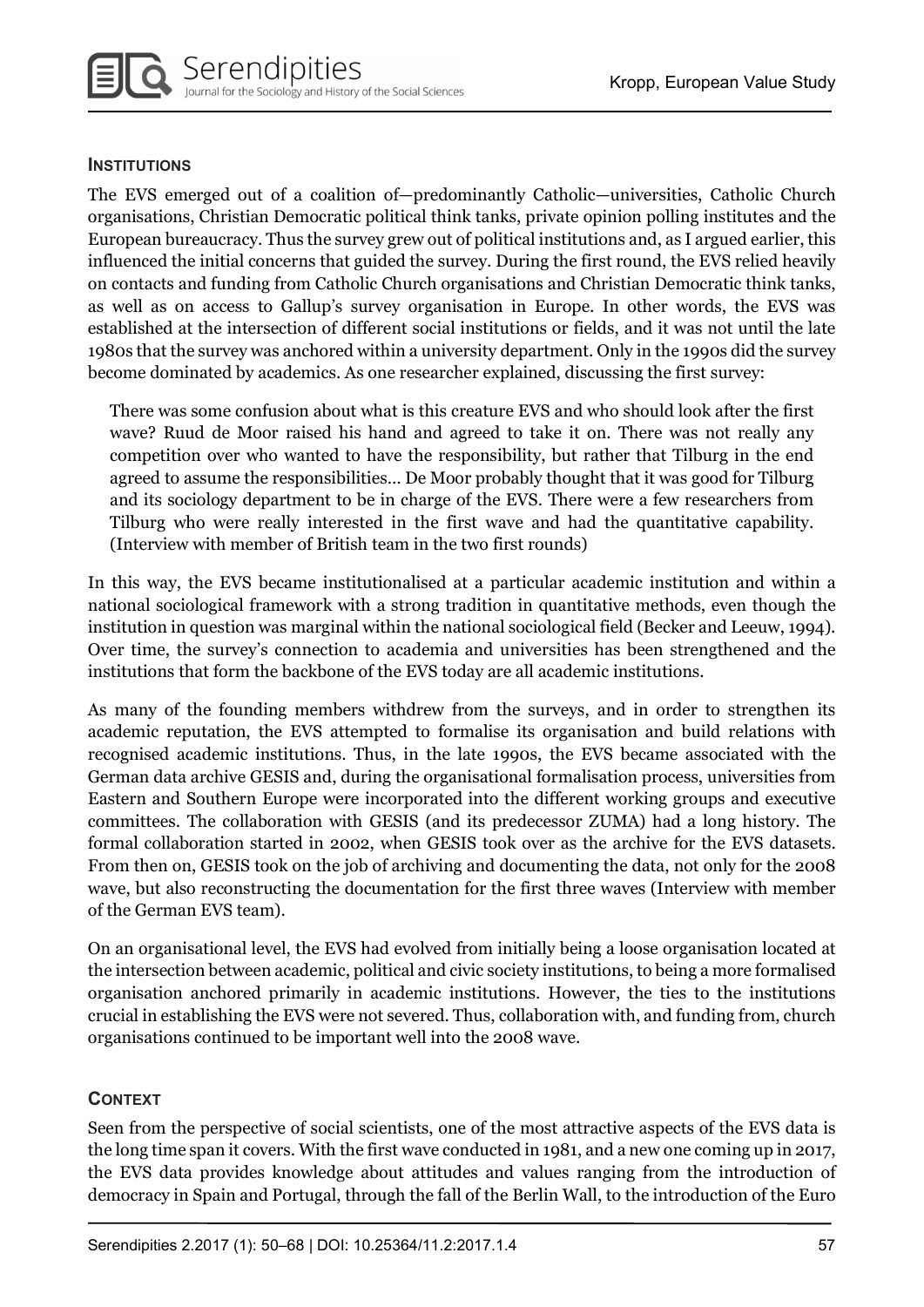and the financial crisis in 2007. Thus the EVS data represents a potentially important resource for understanding major changes in Europe over almost the last forty years. On the other hand, all of these major social events are entangled with the survey throughout all its stages, including the questions asked, countries included, methods applied and, perhaps most importantly, how the results were framed and interpreted. As already shown, the EVS was located at the nexus of various societal institutions from the very outset. One of the main concerns when setting it up was the future of European integration, especially economic and political integration in the EEC. Through Rabier and Kerkhofs, the EVS was connected to the EEC and its Brussels bureaucracy (Kerkhofs 1991). Despite this, the EVS never received any support from the EEC, except for symbolic recognition (Interview with member of Executive Committee). However, the concern about European integration stayed with the EVS, and around the time of the second wave this became an important aspect when the surveys expanded into Eastern Europe. As one of the Polish researchers recounted: "Yes, it was the slogan […at the time…] that Poland should come back to Europe…". Hence participation in (Western) European research projects like the EVS was framed as a part of the 'integration of Europe' after the end of the Cold War. The way in which the context shaped the survey varies widely between countries, however.

During the whole project, this concern about European integration and its connection to political and social changes framed all waves of the survey, ranging from its social settlement to the ways in which it was framed and legitimised, a s well as practical problems pertaining to data quality. In the publications from the EVS, broad changes in the political and social context are used to justify the survey. As one of the publications resulting from the second wave stated:

The 1990 survey was carried out around a time of considerable potential and actual political change. Countries within and around Europe were beginning that process that has now resulted in some of the most sweeping and extraordinary changes within living memory. The demise of the Communist system of government in the USSR, the fall of the Berlin Wall and re-unification of the East and West German States, the rise in nationalistic fervour among the Baltic states, and the imminent abolition of trade barriers between member countries of the EEC are all changes which affect the lives of Europeans at some level. (Ashford and Timms 1992: 4)

Thus, EVS researchers used the changing social and political context continuously to update and frame their research.

## European Social Survey

We now turn to the ESS, which was launched in the 1990s; the first round of interviews was carried out in 2002. It is, in other words, a much more recent social science endeavour than the EVS. In the following sections, I will analyse the European Social Survey using the same five dimensions.

### **AGENTS**

Whereas the agents who initiated the EVS came from different social fields, those who founded the ESS were predominantly well established North-Western European academic researchers with strong ties both to national and European social science institutions. These leading researchers not only had experience in conducting social science research at the national level, but had also been involved in different ways in several international survey research projects. Intellectually, they all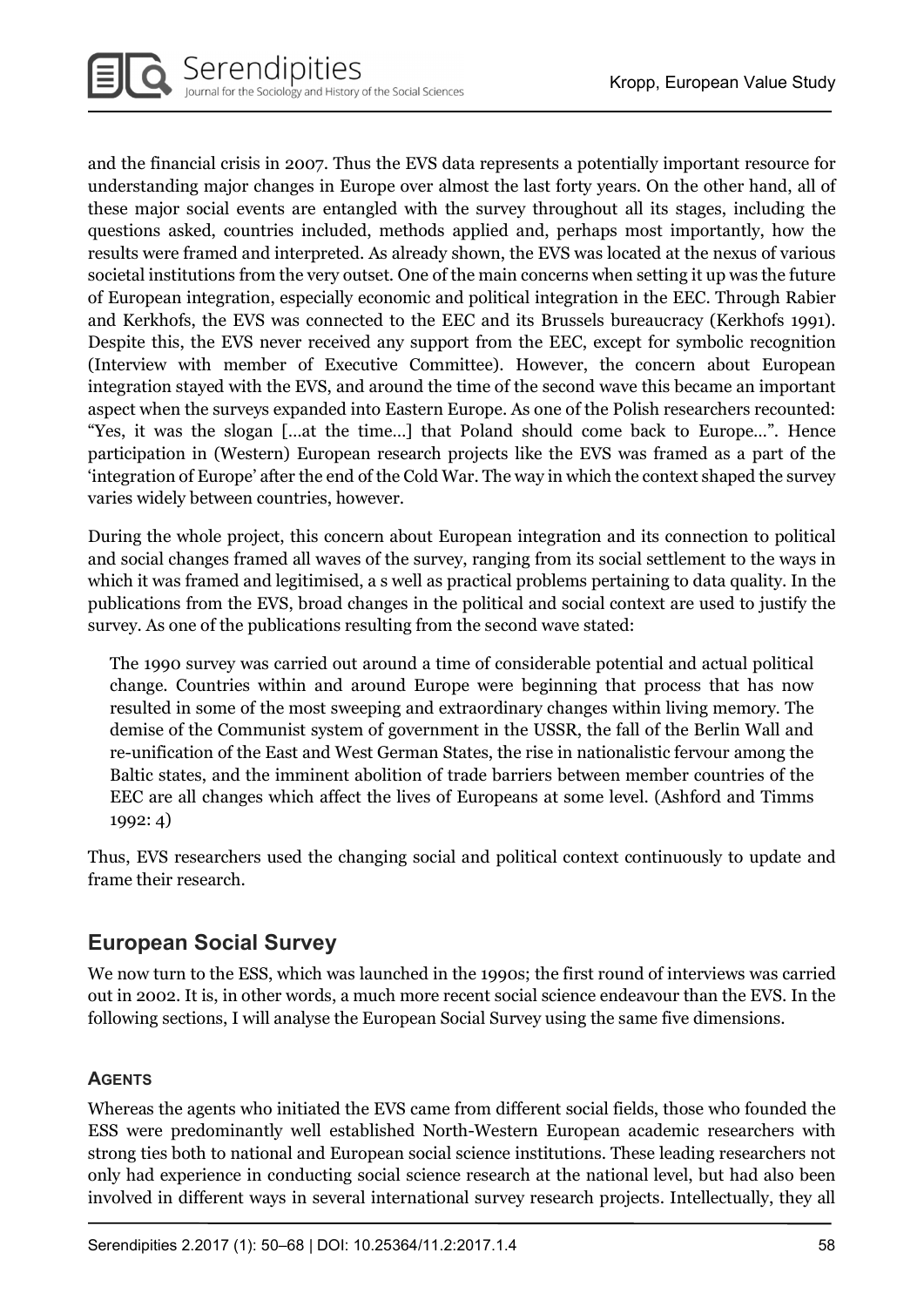played a central role in debates in European sociology and political science about stratification, comparative politics and political attitudes; they subscribed to the techniques of social surveys and the theoretical foundations of post-war US social science (Steinmetz 2007). These properties become clearer if we look more closely at three of the agents who were central in setting up the ESS. Max Kaase played a crucial role in setting up the ESS. Before setting up the ESS, Kaase had directed and participated in a number of highly visible European projects in comparative politics (Barnes and Kaase 1979; Kaase and Newton 1995). Here, he not only gained experience with directing large-scale European social science research projects, he also developed connections to European scientific institutions like the European Science Foundation and like-minded scholars, especially in Northern and Western Europe, through institutions like the European Consortium for Political Research and the European University Institute in Florence (Boncourt 2015). One of the researchers he was connected to via the ESF was Swedish sociologist Robert Erikson, co-authoring The Constant Flux with John Goldthorpe (1992). Erikson was recognised for his research on social stratification, but he also played a central role in coordinating European sociological research through the European Consortium of Sociological Research (1991) and its flagship journal the European Sociological Review (1985). He also had connections to the European Science Foundation and to the European Commission as an advisor on social issues. The last agent I will present here brought much experience of carrying out and administering large national and international surveys to the ESS. Roger Jowell was a British social scientist who had headed the British National Centre for Social Research since the early 1980s and had been instrumental in setting up the British Attitudes Survey in 1983. He also developed and chaired the International Social Survey Program (ISSP) in its first years (Smith 2012). It was these technical and administrative capacities, alongside his abilities for obtaining funding for various projects, that Jowell brought to the ESS.

The researchers initiating the survey drew on their extensive networks and connections to researchers throughout Europe. Most researchers recruited to serve as national coordinators were well-established and controlled resources and institutions in their home countries within university departments or governmental research institutions. Scientifically, researchers with a strong methodological focus dominated the group, reflecting a key concern for the ESS, namely the quality of survey research in Europe.

#### IDEAS

From the outset, the main idea guiding the ESS was not rooted so much in a specific social concern, political idea or specific theoretical framework, as in the ambition to produce high-quality data for comparative social science research and to improve and standardise the quality of survey research in Europe, thereby advancing social science knowledge. The idea guiding the ESS was, in many ways, in line with the post-WWII constellation of social science, or what Steinmetz has called 'methodological-positivism'; i.e. the belief that social science knowledge could be advanced by increasing the amount of empirical data and refining empirical techniques in order to avoid bias and measurement errors (Steinmetz 2005). In the twenty years prior to initiating the ESS, Kaase especially had been involved in comparative research projects and had gained first-hand experience with the problems of achieving reliable and comparable data about social structures and political attitudes in Europe. The idea was thus to:

…chart stability and change in social structure, conditions and attitudes in Europe and to interpret how Europe's social, political and moral fabric is changing … and … to achieve and spread higher standards of rigour in cross-national research in the social sciences, including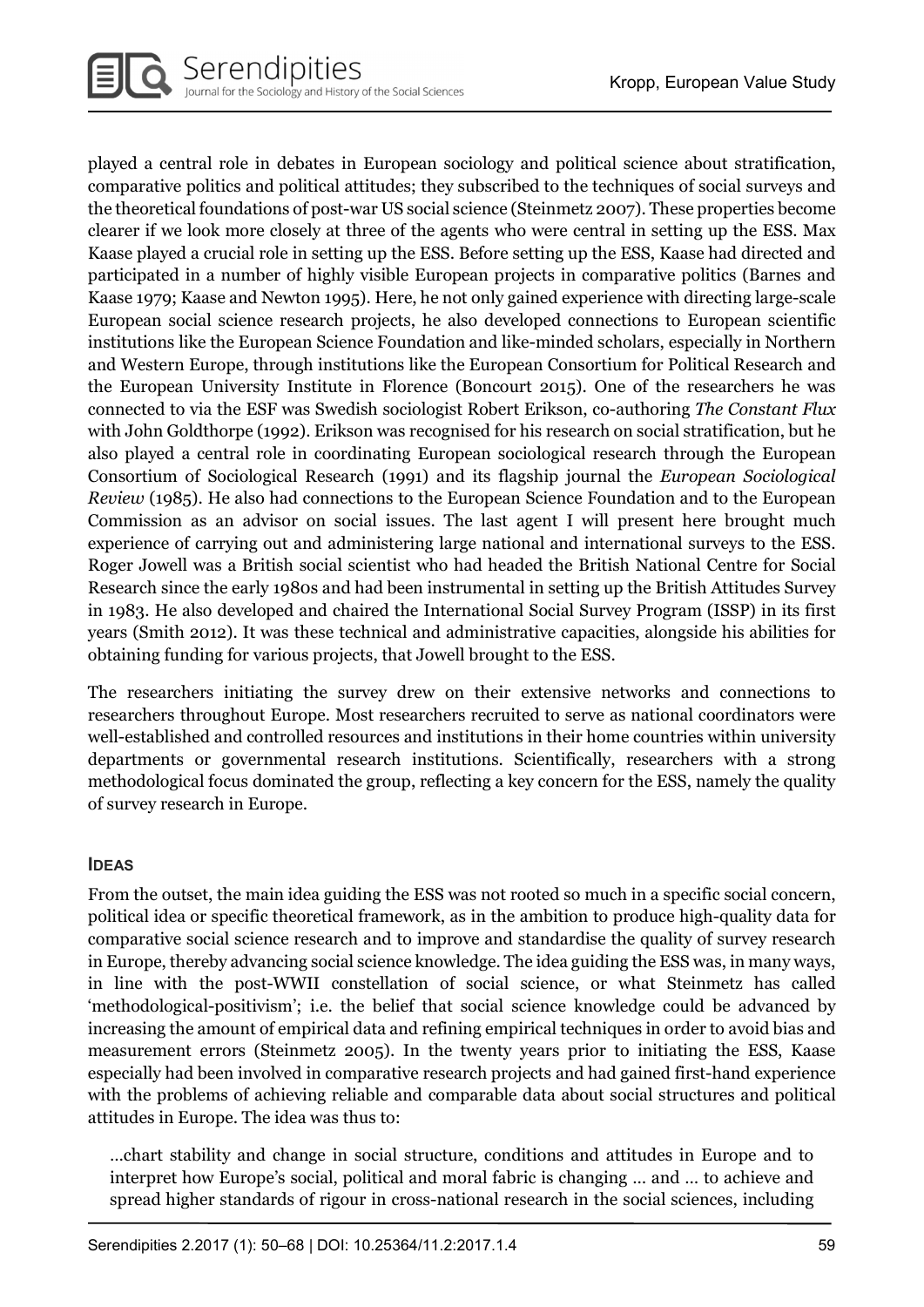for example, questionnaire design and pre-testing, sampling, data collection, reduction of bias and the reliability of questions (European Social Survey 2015a).

These two main purposes differentiated the ESS from similar European social surveys in at least two resepcts. First of all, the ESS aimed to chart long-term changes, which distinguished it from the European Commission's Eurobarometer survey. In addition, the ESS' biannual setup, its focus on social policy issues, and its rotating module enabled it to address pressing political issues and placed it closer to policy issues than the EVS or ISSP. The issues taken up in the surveys were classical issues pertaining to social policy and comparative politics, ranging from political attitudes and media use to identity, religion, socio demographics and items about humans values. In this way, the ESS sought to provide data for established sub-fields, mainly in political science and sociology.

The second main idea guiding the project was its strong emphasis on high-quality data, rigor in methods and research in survey methodology. The project benefited from its initiators' experience with obtaining data in projects like Political Action (Barnes and Kaase 1979), the ISSP (Smith 2012) and Beliefs in Government (Kaase and Newton 1995). The ESS was to deliver high-quality data and, through methodological research, improve the general standard of social survey research in Europe. The emphasis on methods and techniques also served to legitimise the projects by drawing boundaries between rigorously produced survey data and other forms of social science knowledge production.

#### **METHODS**

As previously pointed out, 'methodological rigour' was the cornerstone of, and perhaps the most important way to, legitimise the ESS, as a consequence, methods and techniques were at its centre. In the blueprint written for the ESF Standing Committee for the Social Sciences in 1996, central decisions about methods and techniques were already taken (European Science Foundation, Standing Committee of the Social Science 1996). The blueprint outlined a model for a biannual survey with a core and rotating module, which would enable the ESS to address different themes in greater depth than was allowed for in the restricted core module. Since the first round in 2002, the rotating module has been dedicated to themes like migration, health, welfare state attitudes, family and work etc. (European Social Survey 2015b).

The scholars setting up the ESS shared a strong ambition to improve and standardise social survey research in Europe, from the construction of questionnaires through sampling, to archiving and documentation. In constructing the questionnaire, the ESS drew on established scales and items and a number of expert groups wrote recommendations both for themes and specific items and scales. The sources varied from Israeli psychologist Shalom Schwartz's Human Value Scale, through different items taken from social survey programs (such as the British Social Attitude Survey, International Social Survey Program) to ILO's classification standard for occupation (Erikson and Jonsson 2001; European Social Survey 2001). As a result, a number of items were dismissed due to their quality, and others were reformulated in order to live up to the common quality criteria. Likewise the Central Coordination Team established guidelines and criteria for the task of establishing sampling frames, survey organisations, translations and data management, and monitored and advised the national teams regarding the implementation of these criteria. Implementation was guided by the notion of equivalence. In practice, this meant that the survey did not have to be carried out in exactly the same manner in all countries, but the results—i.e. the data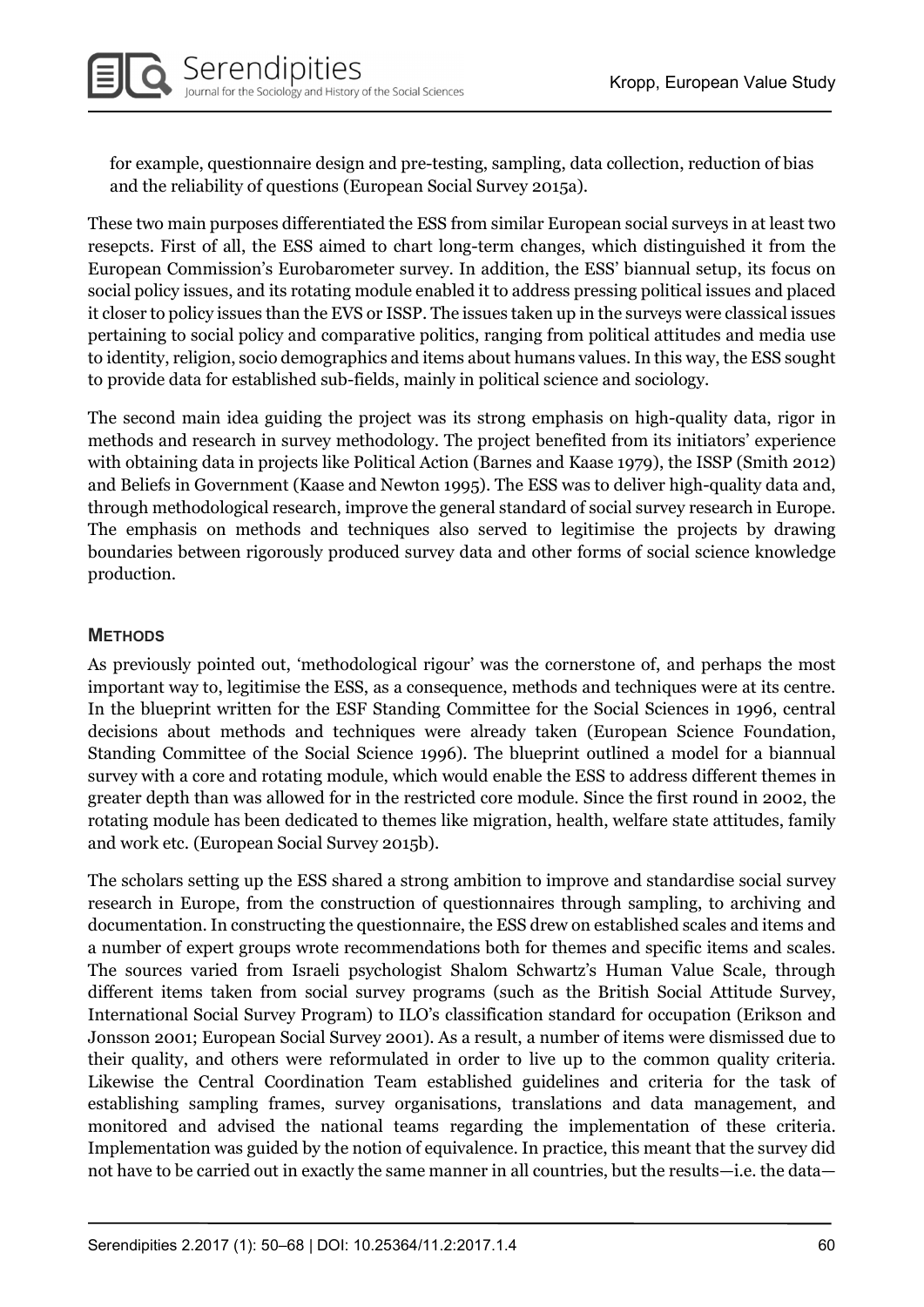needed to be comparable and deviation had to be accounted for (Interview with member of the Central Scientific Team).

In selecting methods and techniques, the ESS balanced on a knife-edge. One one hand there was the survey's raison d'être: rigour in methods and the ambition to improve quality standards in social surveying. On the other, the surveys simultaneously had to produce results in the form of data every two years, and that data had to fit into established disciplinary frameworks, discussions and ways of producing social science knowledge, including the use of specific items and scales. Thus, in order to meet expectations from disciplinary environments, the ESS employed items and scales that did not always live up to the requirements of certain specialists.

#### **INSTITUTIONS**

Looking at the institutions that form the core of the ESS, we find primarily Western European universities and research institutions. In the last few years, both Eastern and Southern European institutions have been integrated into the organisation. Thus, the seven institutions that comprise the core scientific team today (2016) are: City University London (UK), NSD (Norway), GESIS (Germany), The Netherlands Institute for Social Research/SCP, (the Netherlands), Universitat Pompeu Fabra (Spain), University of Leuven (Belgium), and University of Ljubljana (Slovenia). However, much of the success in establishing the ESS was due to support from European institutions. Throughout its more than twenty-year history, the ESS has been closely connected to significant European scientific and political institutions. For example, the project was formally initiated by the ESF and the ESF also served as its secretariat and funded the first working groups that led to the blueprint in 1999 (European Science Foundation, Standing Committee of the Social Science 1996; European Science Foundation, Standing Committee of the Social Sciences 1999). Further, the ESF played an important role as the arena in which social scientists like Max Kaase and Robert Erikson could build networks. It also served as the institution linking the ESS to national funding agencies and, more importantly, to the European Commission's research policy bureaucracy. Thus, the ESF ensured and continuously reaffirmed the support from national funding agencies in setting up the survey and connected the ESS to the European Commission, both by influencing calls and by conveying the ESS' viewpoints to the EC research bureaucracy (Interview with member of expert group to the Social Sciences Standing Committee, ESF).

In a similar manner, after 2000, European institutions and political processes played an important role in institutionalising the ESS as a European research infrastructure. In the early 2000s, central researchers in the ESS worried that the dependence on short-term funding from national funding agencies and the European Framework Programmes was untenable if the ESS was to fulfil its ambition to provide data for long-term comparisons. In the eyes of the ESS, the project needed a funding base that was less dependent on shifting points of view in the European Commission and national research policies. Just as in the establishment of the project, a European institution became an important tool in changing the ESS' organisation and funding scheme. In the early 2000s, the issue of research infrastructures returned to the agenda of European research policies (Hallonsten 2014). Countries all over Europe found it increasingly difficult to fund and run large-scale research infrastructures, so the European Council established the ESFRI (European Strategy Forum on Research Infrastructures). In 2006, 2008 and 2010, the ESFRI published roadmaps with a view to endowing a number of existing and future research facilities with the qualities of research infrastructures (European Strategy Forum on Research Infrastructures 2006, 2008, 2010). Among the few social sciences and humanities projects was the ESS. The hope among the leaders of the ESS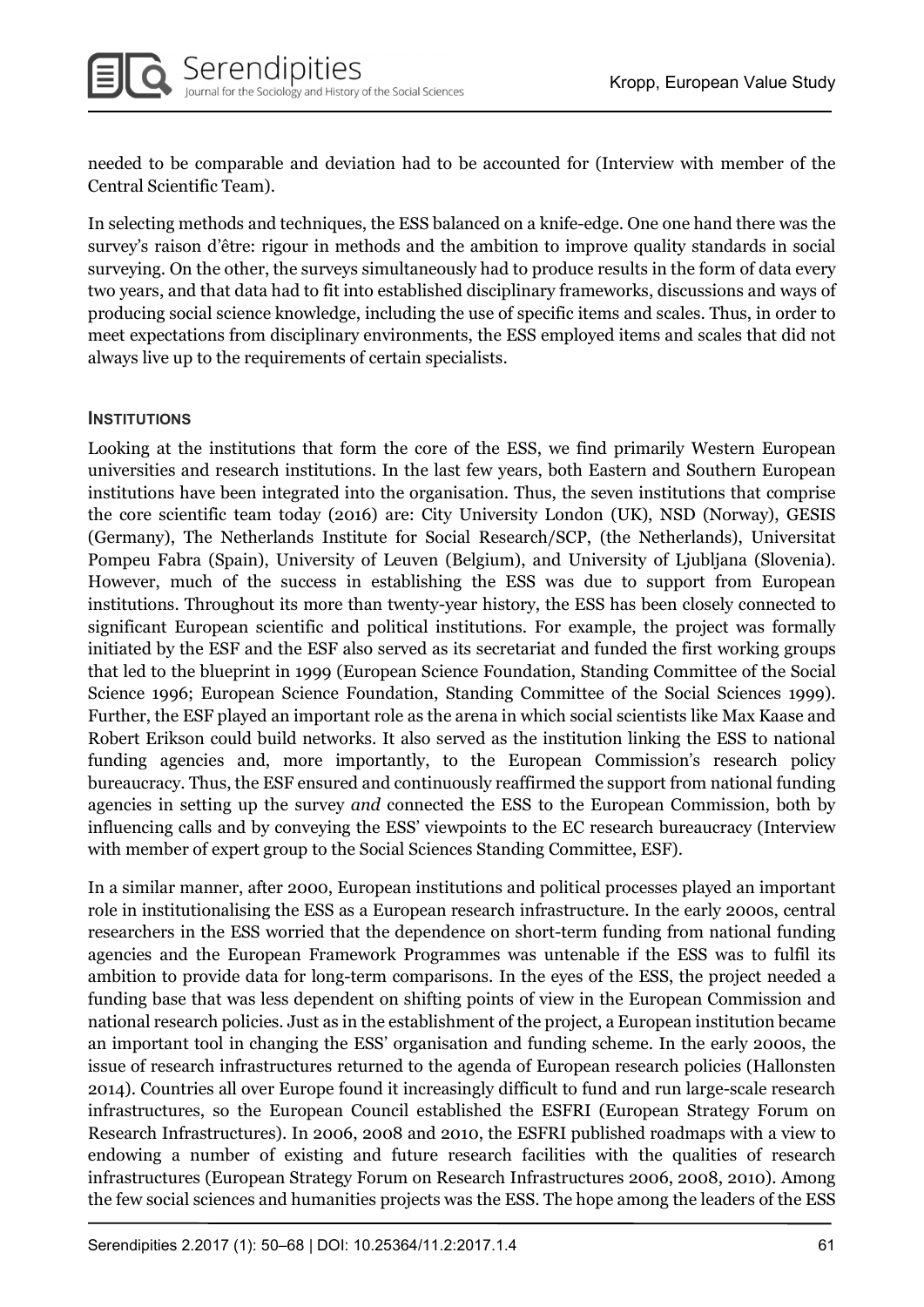and the head of the ESFRI Social Science and Humanities Section was that the EU would take over the funding of European research infrastructures, thereby simplifying their relationship to funders. However, in the end the solution became a consortium (called an ERIC, European Research Infrastructure Consortium) with member countries obliged to pay an annual fee covering the running costs of the infrastructure. This model was designed to secure long-term funding but, in many countries, it also meant that the source of funding for the ESS shifted from independent research funding agencies to the involved countries' ministries of research, thereby drawing the ESS closer to political institutions.

All in all, it is clear that connections to powerful European institutions—the ability to interact with them and to position the ESS in relation to them—and to European research policies are crucial in understanding the history and structure of the ESS.

#### CONTEXT

The context of the ESS and its institutional constellation are interrelated. Therefore large-scale changes in EU research policies and political setups influenced the political context in which the ESS was embedded and contributed to shaping the ESS and the knowledge it produces. Support for research had been a theme in European collaboration since the mid-1950s. Before the early 1980s, that support had primarily taken the form of intergovernmental institutions such as the CERN (1954), the European Science Foundation (1974) and the European University Institute (1976), but thereafter it was expressed through the Framework Programmes (Guzzetti 1995). The Framework Programmes primarily served as an economic instrument to support industry and agriculture, with only limited focus on social science issues and basic research. From the social sciences perspective, an important change was ushered in with the Maastricht Treaty in 1992. The Maastricht Treaty expanded the scope of the EU to include issues such as employment, life quality and social cohesion, all classical concerns in the social sciences. In this way, central concerns for the social sciences—and for the ESS—were slowly incorporated into the Framework Programmes from the forth Framework Program, which ran from 1994–1998 and thereafter with a focus on social integration and social exclusion in Europe (Schögler 2013). Hence, the ESS was established during a period in which issues central to the founders came onto the EU agenda as political issues, and when formal frameworks for supporting projects like the ESS were already in place.

In the process of turning the ESS into a European research infrastructure, it was influenced by largescale changes that affected its organisation and knowledge production. The concerns about largescale research infrastructures were in many ways closely connected to the political project of establishing a European Research Area as well as to the ambition in the Lisbon Declaration about turning Europe into the world's leading knowledge economy (De Elera 2006). The European Research Area was presented as a scientific equivalent to the European Single Market, ensuring the coordination and circulation of knowledge and research in Europe, which was intended to ensure better use of the resources invested in the sciences in Europe. Connected to this broad political ambition, the issue of the organisation and funding of research infrastructures arose in the early 2000s and the European Commission established an expert group to advise it on how to manage, fund and organise large-scale research infrastructures. The focus was primarily on large-scale facilities in the natural and technical sciences, such as observatories, research icebreakers and cyclotrons costing billions of Euros. Many countries found it increasingly hard to find ways to set up and fund such facilities, and a 'European solution' for research infrastructures fitted well with the political ambition to establish a European Research Area. In this process, the social sciences and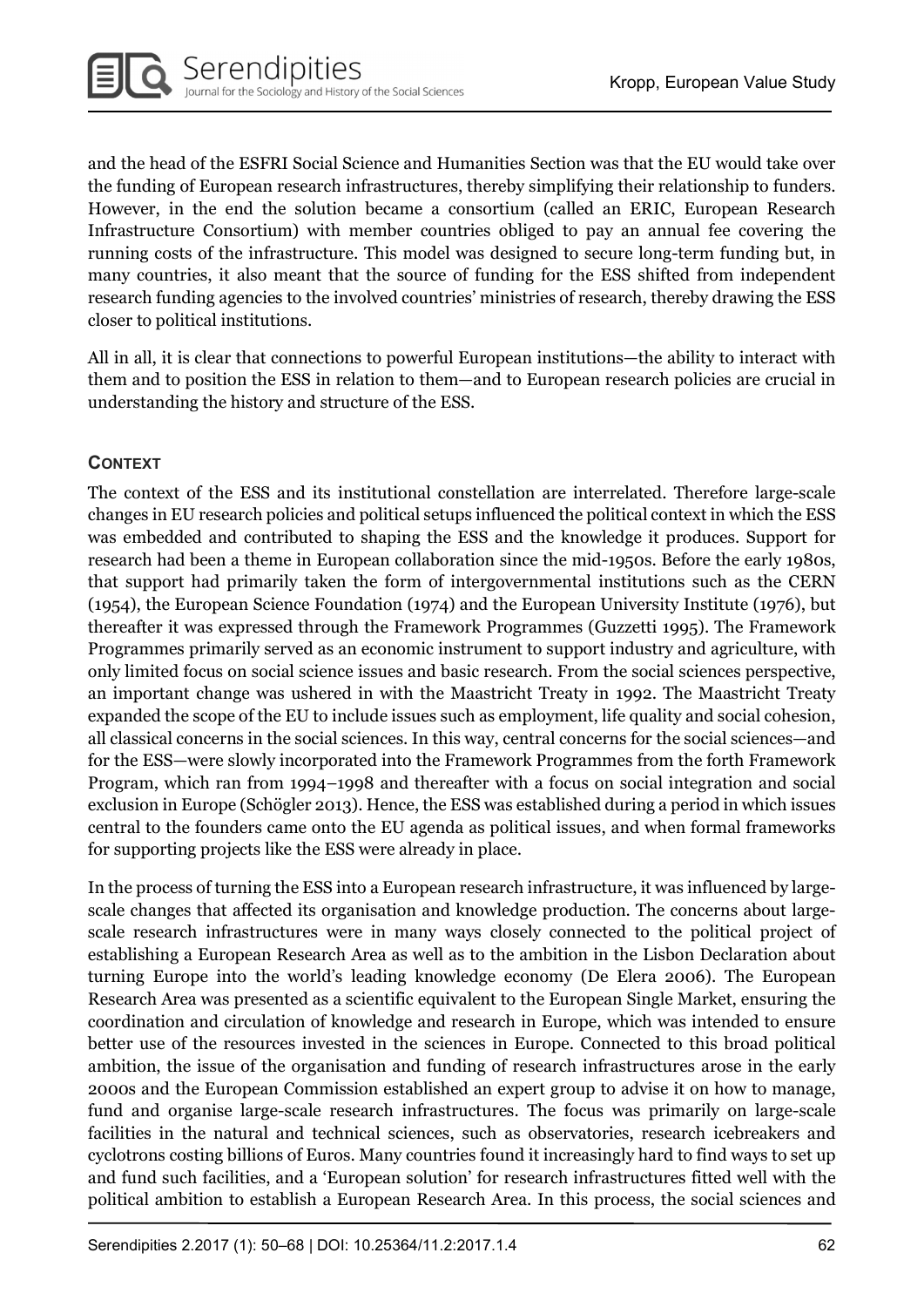humanities were included as a subgroup. This subgroup was headed by Bjørn Henrichsen, Director of the NSD, who was one of the core members of the ESS in charge of data management and archiving (Interview with member of the Core Scientific Team). Once again, the ESS became closely entangled with important political processes and, throughout the late 2000s, the ESS prepared its organisation and practices to become a European Research Infrastructure. Again, political processes and concerns had shaped the organisation of the ESS.

The formation and internationalisation of the ESS can thus be seen as closely interwoven with political changes in Europe that offered a range of opportunities that the ESS could exploit due to its well-connected and powerful agents.

## Concluding discussion: Changes and continuity

The two cases compared here provide an opportunity to understand the constellation of social survey knowledge in Europe and to discern how projects like the ESS and EVS have contributed to the emergence of a field of European social science knowledge production.

The two cases show how relatively successful social science projects are constructed in relation to different institutions and fields at the European level, and enable insights into the constellation of European social science knowledge production in the future. As the analysis shows, the five dimensions are often interwoven and, by way of conclusion, I will now discuss their interconnectedness in order to illustrate the constellation of the two surveys and the forms of knowledge production they represent. Table 2 provides an overview of the main properties of the two surveys.

|              | <b>European Values Study</b>                                                                                                                   | <b>European Social Survey</b>                                                                                                                                 |
|--------------|------------------------------------------------------------------------------------------------------------------------------------------------|---------------------------------------------------------------------------------------------------------------------------------------------------------------|
| Agents       | Catholic-oriented academics and agents at<br>the intersection of social science, politics and<br>business                                      | Northern<br>social<br>European<br>scientists;<br>specialist<br>in<br>survey<br>research<br>and<br>quantitative methods, comparative politics<br>and sociology |
| Ideas        | Initially: anxiety about social change and<br>European integration<br>Later: Data provider                                                     | Providing high quality data for use in<br>academic research<br>Improving survey research in Europe                                                            |
| Methods      | local/national<br>relying<br>Survey,<br>on<br>traditions/practices                                                                             | Surveys, equivalence, centrally monitored<br>techniques, documentation<br>about<br>production of the survey                                                   |
| Institutions | Think tanks, universities (mainly Catholic),<br>Catholic church organisations.<br>Increasingly university departments<br><b>GESIS</b>          | ESF and national research councils, EU<br>research funding agencies                                                                                           |
| Context      | 'modernisation',<br>European<br>Western<br>secularisation and changing values, end of<br>the Cold War, increasing<br>European<br>collaboration | 'An integrating Europe'<br>Maastricht treaty $\Rightarrow$ expansion of the Scope<br>of the EU<br>European Research Area<br>European Research Infrastructure  |

Table 2: Properties of the EVS and the ESS

At first glance, the two projects bear many similarities. Both are recognised as important European social surveys providing longitudinal data on central social science topics (Heath et al. 2005). Still,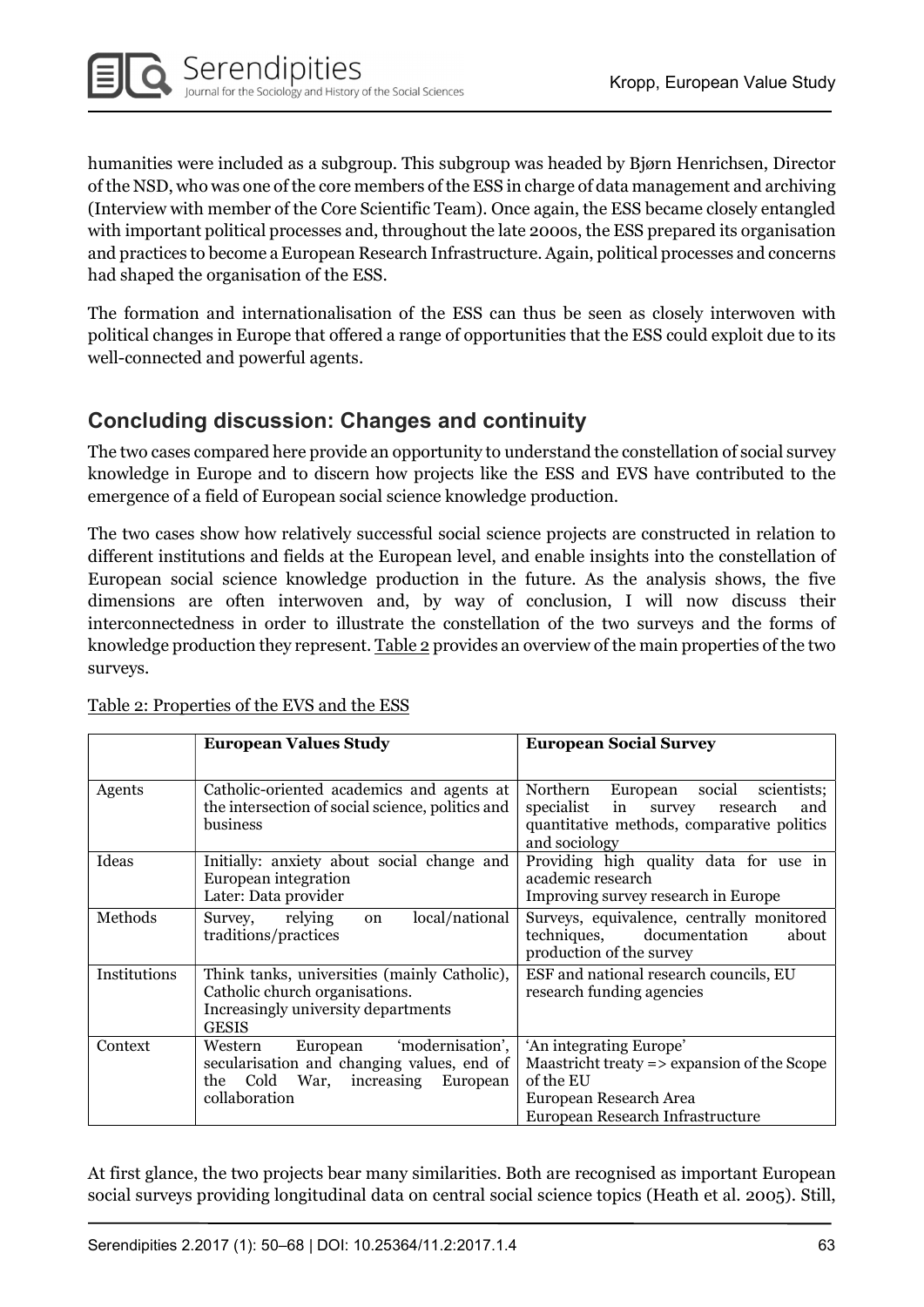the trajectory and constellation of the two surveys differs in important respects. Looking at the agents involved, we find that very different constellations of actors initiated the two surveys, and that they were guided by different ideas. Where the EVS was initiated by agents from different social fields, united by common political and ethical concerns—not least their connections to the Catholic Church—the ESS was cast as a scientific project and initiated by well-connected Northern European social scientists. Common to the two surveys is the fact that the agents who initiated them were well connected to both national and European institutions and commanded substantial institutional resources that they put to use in establishing the two surveys. But the social resources mobilised were quite different. For example, the two groups of founders looked rather different in terms of academic recognition. Where the ESS could mobilise renowned researchers within sociology and political science who commanded recognition and technical scientific resources, the initiators of the EVS were not recognised in the same way by their academic peers. The origins of the initiating agents and the ideas guiding the two surveys were, as we saw, closely connected. Thus, the EVS started out driven by strong political and ethical concerns about the consequences of the large-scale social changes that were sweeping through Europe, while the ESS' ambition was to advance social scientific knowledge production by providing high quality data and improving survey methods in Europe. This meant that the role played by methods was different in the two surveys. The EVS began by relying on established institutions (especially Gallup) and different national practices, and the ESS set itself the goal of establishing new standards for social surveys in Europe. In this way, rigour in methods and survey methodology research became the hallmark and main legitimation of the ESS. Over time, concerns about methods have become a more central issue in the EVS and have transformed the survey's role, moving it towards becoming a data provider. As was the case for the agents, both surveys had strong ties to European and national institutions from the outset. The EVS was connected to a wide range of institutions ranging from universities and think tanks to opinion polling institutes, all connected through Catholic organisations and faith. On the other hand, from the very beginning the ESS was, well connected both to national and European scientific institutions (the ESF, research funding agencies, scientific associations etc.) and, through them, to the EU research bureaucracy. Throughout the ESS' history, this connection to EU institutions has been crucial in terms of obtaining funding—first through the Framework Programs and later as a research infrastructure—and for the institutional recognition of the project. Finally, let us turn to the context of the two surveys. Here, the changing political and social conditions in Europe have shaped how the EVS has framed its knowledge production and organisation. Thus, the fall of the Berlin Wall and end of the Cold War in around 1990 led to the expansion of the EVS into Eastern Europe and a number of publications on value systems and changes in Eastern Europe and the former Soviet countries. In contract, in the case of the ESS the changes that have been most influential have been the changing constellation of the EU and EU research policy represent important contextual changes that made the ESS possible. Thus, the ESS can be understood as a manifestation of the political ambition to establish a European Research Area; not as the direct product of this, but as the outcome of an ongoing interaction with, and use of, the institutional openings offered by the political processes and academic agents guided by a specific vision of social science knowledge production.

All in all, the analysis shows that despite the apparent similarities between the two surveys, their constellation and trajectory differ, helping us to understand both their different modes of knowledge production and their ties to political institutions and processes in Europe. Both surveys were established by powerful agents and were associated with influential institutions—both at the national and European levels—and both mobilised recognised models in addressing pressing contemporary issues.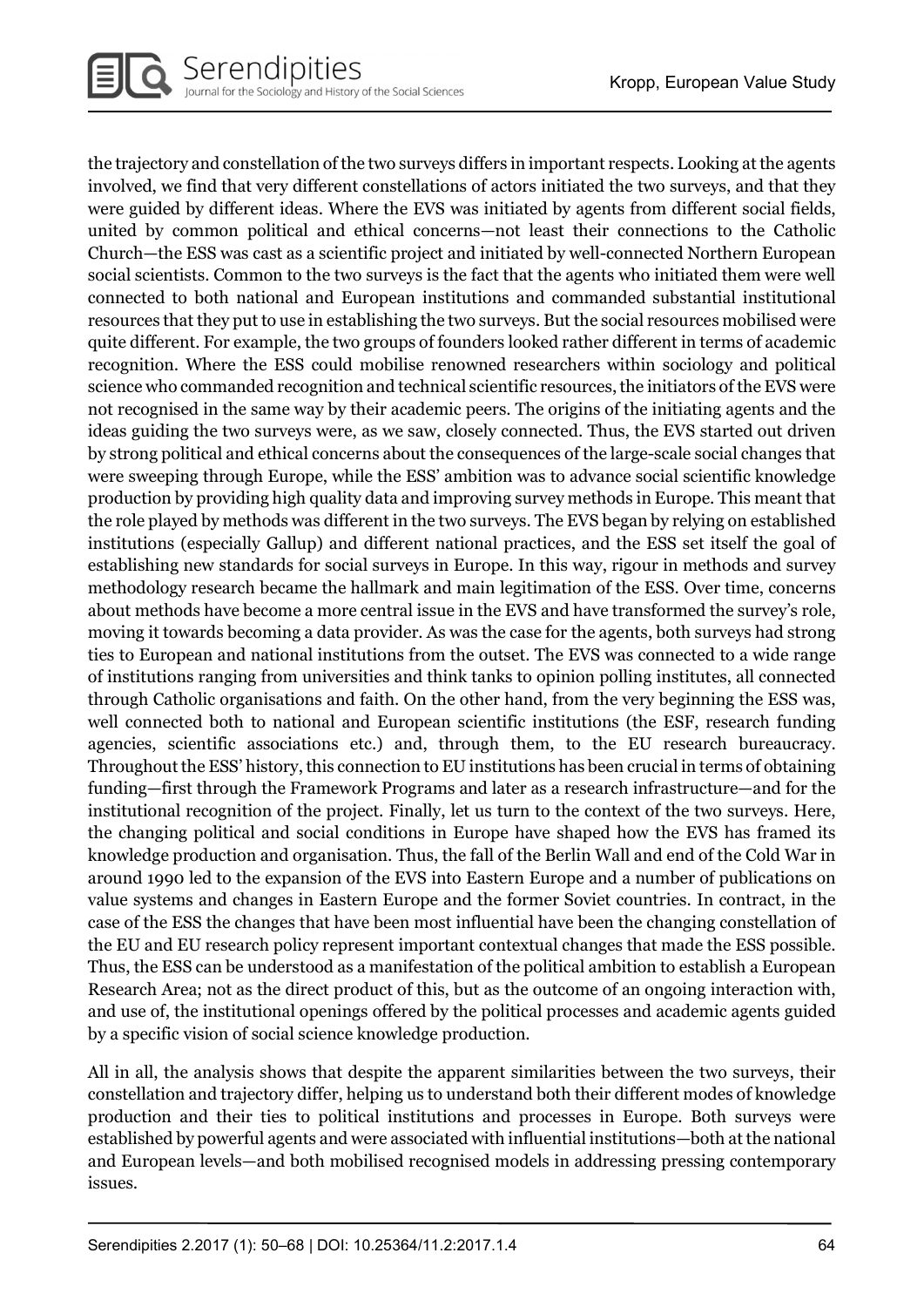The analysis highlights two important aspects of the emergence of a field of European social sciences research: the first regarding the process of establishing European social science research projects; and the second concerning the kinds of knowledge production that become dominant at the European level. As the analysis shows, the two projects built on networks and relations with existing powerful institutions, suggesting that the emergence of a European field of social science tends to benefit agents and positions that already occupy dominant positions in national constellations of social science knowledge production. Likewise, regarding the forms of knowledge, we observe that both projects relied on well-established forms of knowledge production, methods and theoretical concepts. Thus, the process of establishing a European constellation or field of social science seems to be primarily characterised by a confirmation of the already dominant positions of the agents involved, as well as of particular theoretical conceptions and the survey method. Thus the two projects—despite their differences—both contribute to consolidating a particular mode of knowledge production as dominant within the emerging European field of social science. Remarkably, this form is quite similar to that which dominated the social sciences at national level in Europe in the postwar period, namely scientistic, US-produced survey research (Steinmetz 2007). The question that thus arises is whether the emergence of a European field of social science research will lead to a narrowing of social science knowledge production, as occurred in the US after 1945, or to a more pluralistic constellation. Only time will tell.

## **References**

- Arts, Wil, Jacques A Hagenaars, and Loek Halman (2003) The Cultural Diversity of European Unity, Leiden: Brill.
- Arts, Wil, and Loek Halman (2014) Cross-National Values in Europe Today: Facts and Explanations, in: Arts, W. A. and L. Halman (Ed.) Value contrasts and consensus in present-day Europe, Leiden: Brill, 1–18.
- Ashford, Sheena, and Noel Timms (1992). What Europe Thinks, a Study of Western European Values, Aldershot: Dartmouth.
- Barnes, Samuel Henry, and Max Kaase (1979) Political Action: Mass Participation in Five Western Democracies, London: Sage.
- Becker, Henk A., and Frans L. Leeuw (1994) Contemporary Sociology in the Netherlands, in: Mohan, R. P. and A. S. Wilke (Ed.) International Handbook of Contemporary Developments in Sociology, vol. 1, Westport: Greenwood Press, 153–84.
- Boncourt, Thibaud (2015) The Transnational Circulation of Scientific Ideas: Importing Behavioralism in European Political Science (1950–1970), Journal of the History of the Behavioral Sciences 51(2): 195–215.
- Bourdieu, Pierre (1988) Homo Academicus, Cambridge: Polity Press.
- Bourdieu, Pierre (1994) Rethinking the State: Genesis and Structure of the Bureaucratic Field, Sociological Theory 12(1): 1.
- Bourdieu, Pierre (1998) On the Fundamental Ambivalence of the State, Polygraph 10: 21–32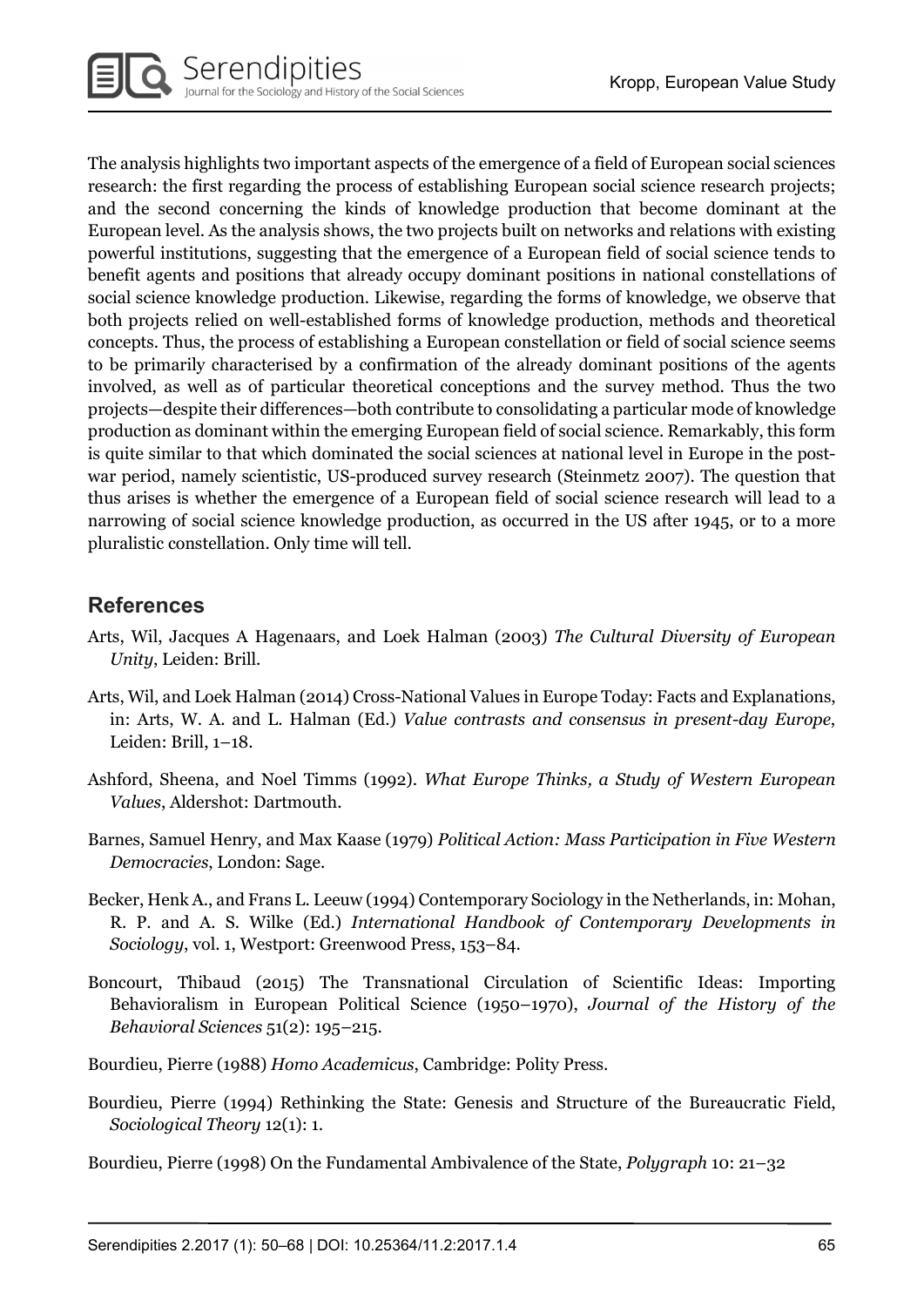- Bréchon, Pierre (2012) A Breakthrough in Comparative Social Research: The ISSP Compared with the Eurobarometer, EVS and ESS Surveys, in: Haller, M., R. Jowell, and T. W. Smith (Eds.) The International Social Survey Programme, London: Routledge.
- Broady, Donald (2002) French Prosopography: Definition and Suggested Readings, Poetics 30(5/6): 381.
- Bulmer, Martin, Kevin Bales, and Kathryn Kish Sklar (Eds.) (1991) The Social Survey in Historical Perspective 1880–1940, Cambridge: Cambridge University Press.
- Converse, Jean M. (1987) Survey Research in the United States, Roots and Emergence 1890–1960, Berkeley: University of California Press.
- De Elera, Álvaro (2006) The European Research Area: On the Way Towards a European Scientific Community? European Law Journal 12(5): 559–574.
- Desrosières, Alain (1998) The Politics of Large Numbers, Cambridge, Massachusetts: Harvard University Press.
- Erikson, Robert, and John H. Goldthorpe (1992) The Constant Flux, a Study of Class Mobility in Industrial Societies, Oxford: Clarendon.
- Erikson, Robert, and Janne O. Jonsson (2001) How to Ascertain the Socio-Structural Position of the Individual in Society, European Social Survey, City University London. (http://www.europeansocialsurvey.org/docs/methodology/core\_ess\_questionnaire/ESS\_core\_ questionnaire\_measuring\_social\_structure.pdf) (Retrieved 15 March 2017).
- Ester, Peter (1997) From Cold War to Cold Peace? A Comparative Empirical Study of Russian and Western Political Cultures, Tilburg: Tilburg University Press.
- European Science Foundation, Standing Committee of the Social Science (1996) The European Social Survey: Report of the SCSS Expert Group (April 1996), Strasbourg: European Science Foundation.
- European Science Foundation, Standing Committee of the Social Sciences (1999) The European Social Survey (ESS)—a Research Instrument for the Social Sciences in Europe, Strasbourg: European Science Foundation.
- European Social Survey (2001) European Social Survey Core Questionnaire Development, European Social Survey, City University London. (www.europeansocialsurvey.org/docs/methodology/core\_ess\_questionnaire/ESS\_core\_questi
- onnaire\_overview.pdf) (Retrieved 15 March 2017).
- European Social Survey (2015a) About ESS | European Social Survey (ESS) (http://www.europeansocialsurvey.org/about/) (Retrieved 21 August 2015).
- European Social Survey. (2015b) Data and Documentation by Theme | European Social Survey (ESS) (http://www.europeansocialsurvey.org/data/module-index.html) (Retrieved 24 August 2015).
- European Strategy Forum on Research Infrastructures (2006) European Roadmap for Research Infrastructures Report 2006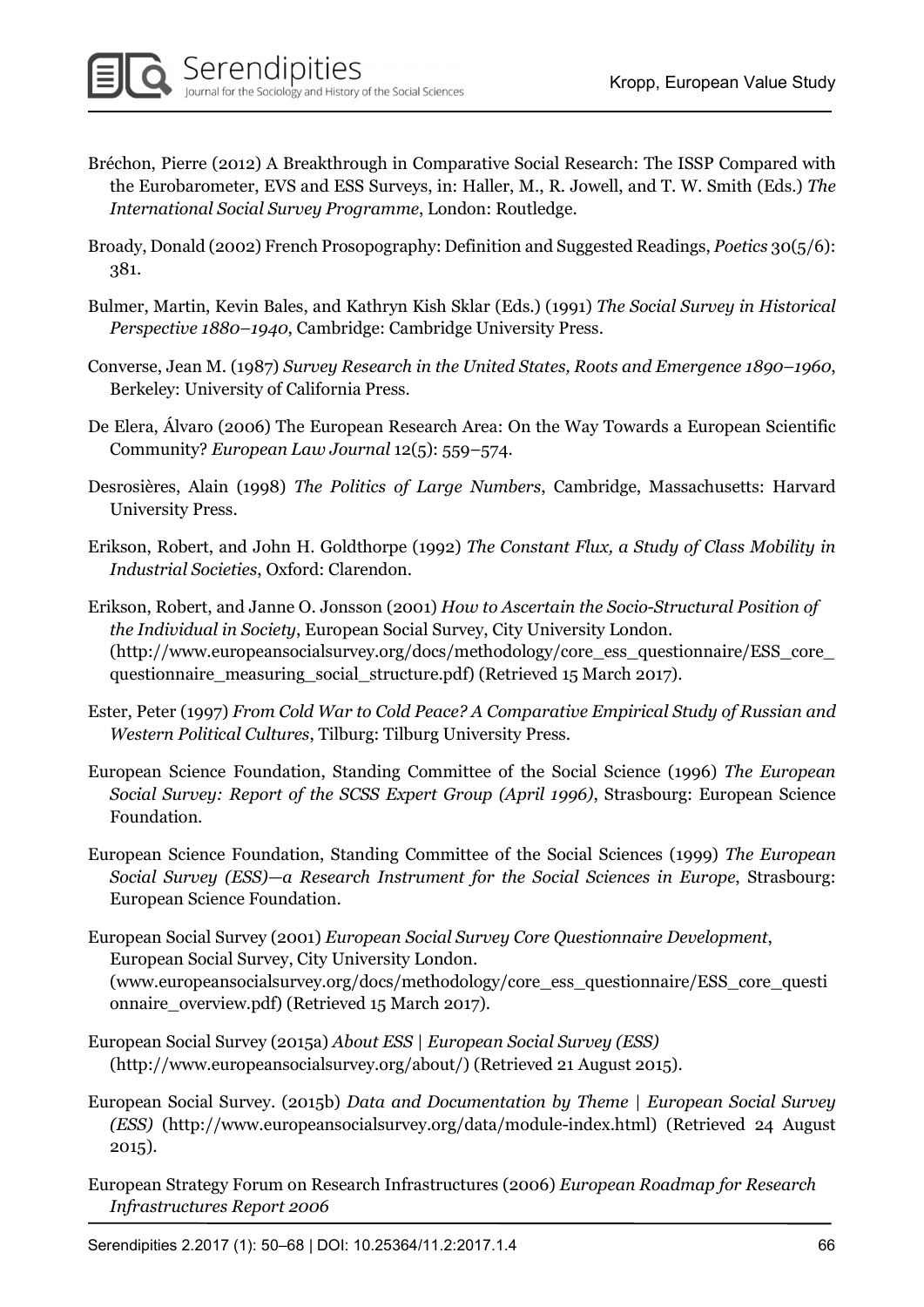(https://ec.europa.eu/research/infrastructures/pdf/esfri/esfri\_roadmap/roadmap\_2006/esfri \_roadmap\_2006\_en.pdf#view=fit&pagemode=none) (Retrieved 14 March 2015).

- European Strategy Forum on Research Infrastructures (2008) European Roadmap for Research Infrastructures Report 2008 (ec.europa.eu/research/infrastructures/pdf/esfri/esfri\_roadmap/roadmap\_2008/esfri\_roadm ap\_update\_2008.pdf#view=fit&pagemode=none) (Retrieved 14 March 2015).
- European Strategy Forum on Research Infrastructures (2010) European Roadmap for Research Infrastructures Report 2010 (https://ec.europa.eu/research/infrastructures/pdf/esfristrategy\_report\_and\_roadmap.pdf#view=fit&pagemode=none) (Retrieved 14 March 2015).
- Fleck, Christian (2011) A Transatlantic History of the Social Sciences: Robber Barons, the Third Reich and the Invention of Empirical Social Research, London: Bloomsbury Academic.
- Fleck, Christian (2015a) Skizze einer Methodologie der Geschichte der Soziologie, in: Dayé, Christian, and Stephan Moebius (Eds.) Soziologiegeschichte. Wege und Ziele, Berlin: Suhrkamp, 34–112.
- Fleck, Christian (2015b) The Study of the History of Sociology and Neighboring Fields, Contemporary Sociology 44(3): 305–14.
- Fourcade, Marion (2009) Economists and Societies, Discipline and Profession in the United States, Britain, and France, 1890s to 1990s, Princeton: Princeton University Press.
- Guzzetti, Luca (1995) A Brief History of European Union Research Policy, Brussels: Office for Official Publications of the European Communities.
- Hallonsten, Olof (2014) The Politics of European Collaboration in Big Science, in: Mayer, M., M. Carpes, and R. Knoblich (Eds.) The Global Politics of Science and Technology, Vol. 2, Berlin: Springer, 31–46.
- Halman, Loek (2001). The European Values Study: A Third Wave: Source Book of the 1999/2000 European Values Study Surveys, Tilburg: WORC, Tilburg University.
- Halman, Loek, and Ole Riis (2003) Religion in a Secularizing Society: The Europeans' Religion at the End of the 20th Century, Leiden: Brill.
- Halman, Loek, and Malina Voicu (Eds.) (2010) Mapping Value Orientations in Central and Eastern Europe, Leiden: Brill.
- Harding, Stephen D. (1986) Contrasting Values in Western Europe, Unity, Diversity and Change, Basingstoke: Macmillan in association with the European Value Systems Study Group.
- Heath, Anthony, Stephen Fisher, and Shawna Smith (2005) The Globalization of Public Opinion Research, Annual Review of Political Science 8(1): 297–333.
- Igo, Sarah E. (2009) The Averaged American: Surveys, Citizens, and the Making of a Mass Public, Cambridge, Mass: Harvard University Press.
- Jowel, Roger, Caroline Roberts, Rory Fitzgerald, and Gillian Eva (Eds.) (2007) Measuring Attitudes Cross-Nationally, Lessons from the European Social Survey, London: Sage.